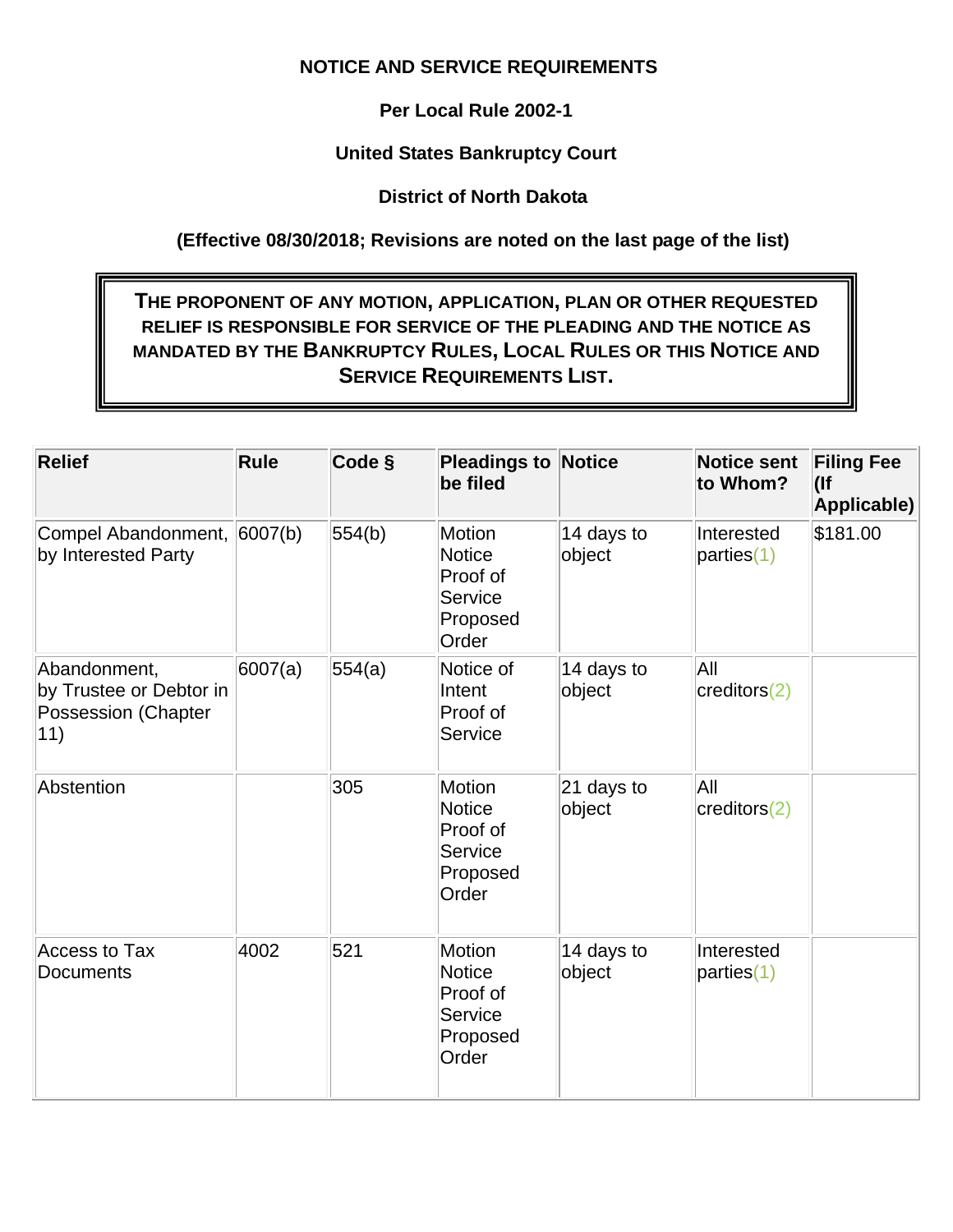| <b>Relief</b>                                          | <b>Rule</b>          | Code §              | <b>Pleadings to Notice</b><br>be filed                                     |                                                                                          | <b>Notice sent</b><br>to Whom?                                                                                       | <b>Filing Fee</b><br>$($ lf<br>Applicable) |
|--------------------------------------------------------|----------------------|---------------------|----------------------------------------------------------------------------|------------------------------------------------------------------------------------------|----------------------------------------------------------------------------------------------------------------------|--------------------------------------------|
| <b>Access to Documents</b>                             |                      | 107(c)(2)           | <b>Motion</b><br><b>Notice</b><br>Proof of<br>Service<br>Proposed<br>Order | 14 days to<br>object                                                                     | Interested<br>parties(1)                                                                                             |                                            |
| <b>Adequate Protection</b>                             | 4001                 | 361                 | Motion<br><b>Notice</b><br>Proof of<br>Service<br>Proposed<br>Order        | 14 days to<br>object                                                                     | Interested<br>parties plus<br>20 largest<br>unsecured<br>creditors if<br>∣no<br>committee<br>was<br>appointed<br>(1) |                                            |
| Administrative<br><b>Expenses</b>                      |                      | 503                 | Application<br><b>Notice</b><br>Proof of<br>Service<br>Proposed<br>Order   | $ 21$ days to<br>object                                                                  | Interested<br>parties(1)                                                                                             |                                            |
| Appeal                                                 | 8001<br>8002<br>8003 | Title 28 $§$<br>158 | <b>Notice</b>                                                              | Notice must be<br>filed within 14<br>days after entry<br>of judgment,<br>order or decree | Interested<br>parties(1)                                                                                             | \$298.00                                   |
| Appointment,<br><b>Consumer Privacy</b><br>Ombudsman   |                      | 332<br>363          | <b>Motion</b><br><b>Notice</b><br>Proof of<br>Service                      | 14 days to<br>object                                                                     | Interested<br>parties(1)                                                                                             |                                            |
| Appointment, Interim<br>Trustee in Involuntary<br>Case | 2001                 |                     | Motion<br><b>Notice</b><br>Proof of<br>Service<br>Proposed<br>Order        | 14 days to<br>object                                                                     | Interested<br>parties(1)                                                                                             |                                            |
| Assume or Reject                                       | 6006                 | 365                 | Motion<br><b>Notice</b><br>Proof of<br>Service<br>Proposed<br>Order        | 14 days to<br>object                                                                     | Interested<br>parties(1)                                                                                             |                                            |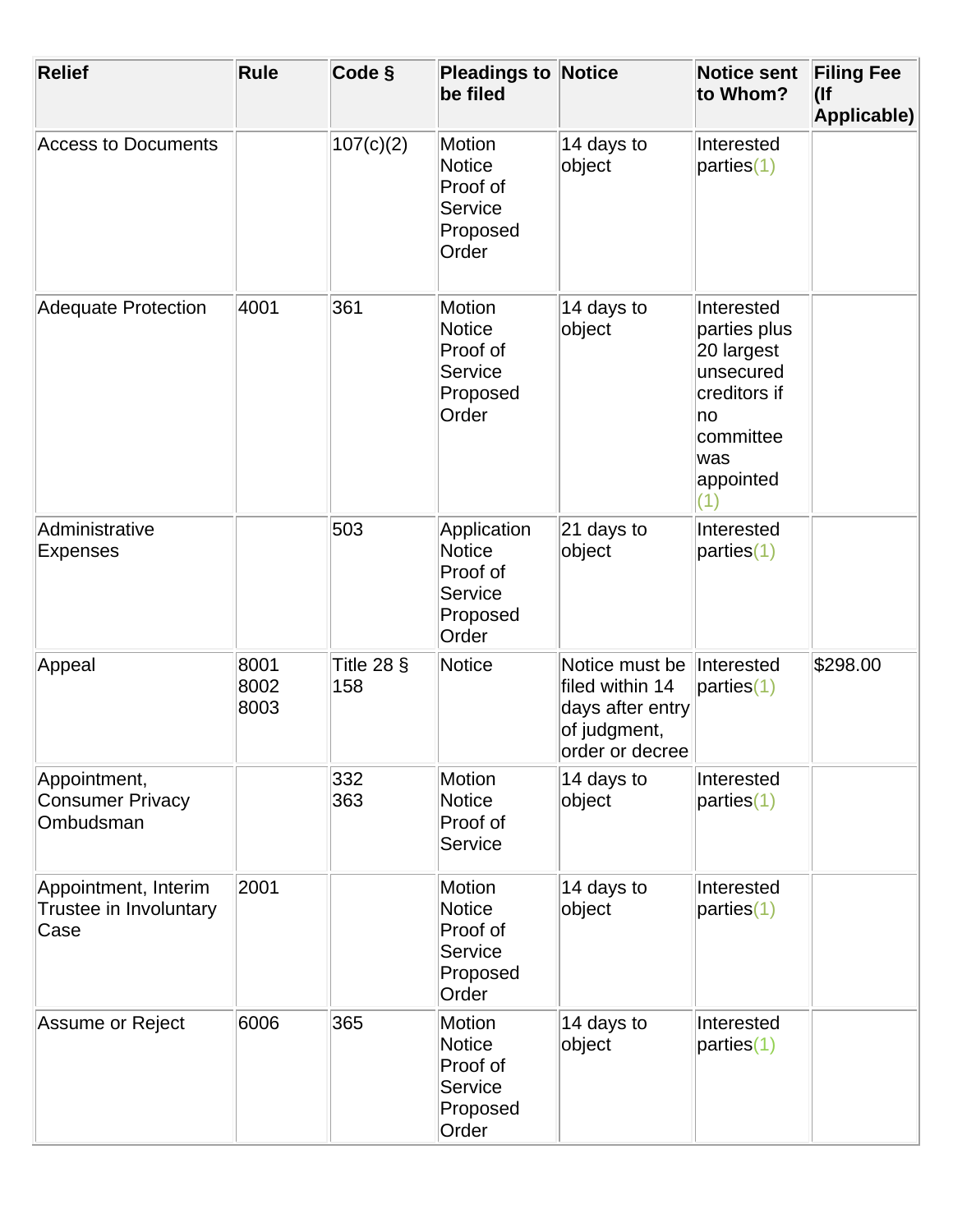| <b>Relief</b>                                               | Rule           | Code §              | <b>Pleadings to Notice</b><br>be filed                                     |                          | <b>Notice sent</b><br>to Whom?                                                                                                      | <b>Filing Fee</b><br>$($ lf<br>Applicable) |
|-------------------------------------------------------------|----------------|---------------------|----------------------------------------------------------------------------|--------------------------|-------------------------------------------------------------------------------------------------------------------------------------|--------------------------------------------|
| Attorney Fees (in an<br>adversary proceeding)               | 7054(b)(2)     |                     | <b>Motion</b><br><b>Notice</b><br>Proof of<br>Service                      | 14 days to<br>object     | Interested<br>parties(1)                                                                                                            |                                            |
| Automatic Stay,<br><b>Confirm Termination or</b><br>Absence |                | 362(j)              | Motion<br><b>Notice</b><br>Proof of<br>Service<br>Proposed<br>Order        | 14 days to<br>object     | Interested<br>parties(1)                                                                                                            |                                            |
| Automatic Stay,<br>Extend                                   |                | 362(c)(3)(B) Motion | Proof of<br>Service                                                        | Scheduled for<br>Hearing | Interested<br>parties(1)                                                                                                            |                                            |
| Automatic Stay,<br>Impose                                   |                | 362(c)(4)           | <b>Motion</b><br>Proof of<br>Service                                       | Scheduled for<br>Hearing | Interested<br>parties(1)                                                                                                            |                                            |
| Automatic Stay, Lift                                        | 4001(a)(1) 362 |                     | Motion<br><b>Notice</b><br>Proof of<br>Service                             | 14 days to<br>object     | Interested<br>parties(1)                                                                                                            | \$181.00                                   |
| <b>Avoid Lien</b>                                           | 4003(d)        | 522(f)              | Motion<br><b>Notice</b><br>Proof of<br><b>Service</b><br>Proposed<br>Order | 14 days to<br>object     | Interested<br>parties(1)                                                                                                            |                                            |
| Avoid Lien re<br><b>Household Goods</b>                     | 4003           | 522(f)              | <b>Motion</b><br><b>Notice</b><br>Proof of<br>Service<br>Proposed<br>Order | 14 days to<br>object     | Interested<br>parties(1)                                                                                                            |                                            |
| Cash Collateral, Use of 4001(b)                             |                | 363                 | <b>Motion</b><br>Proof of<br>Service                                       | Scheduled for<br>Hearing | Interested<br>parties plus<br>20 largest<br>unsecured<br>creditors if no<br>committee<br>was<br>appointed,<br>Rule<br>4001(b)(1)(1) |                                            |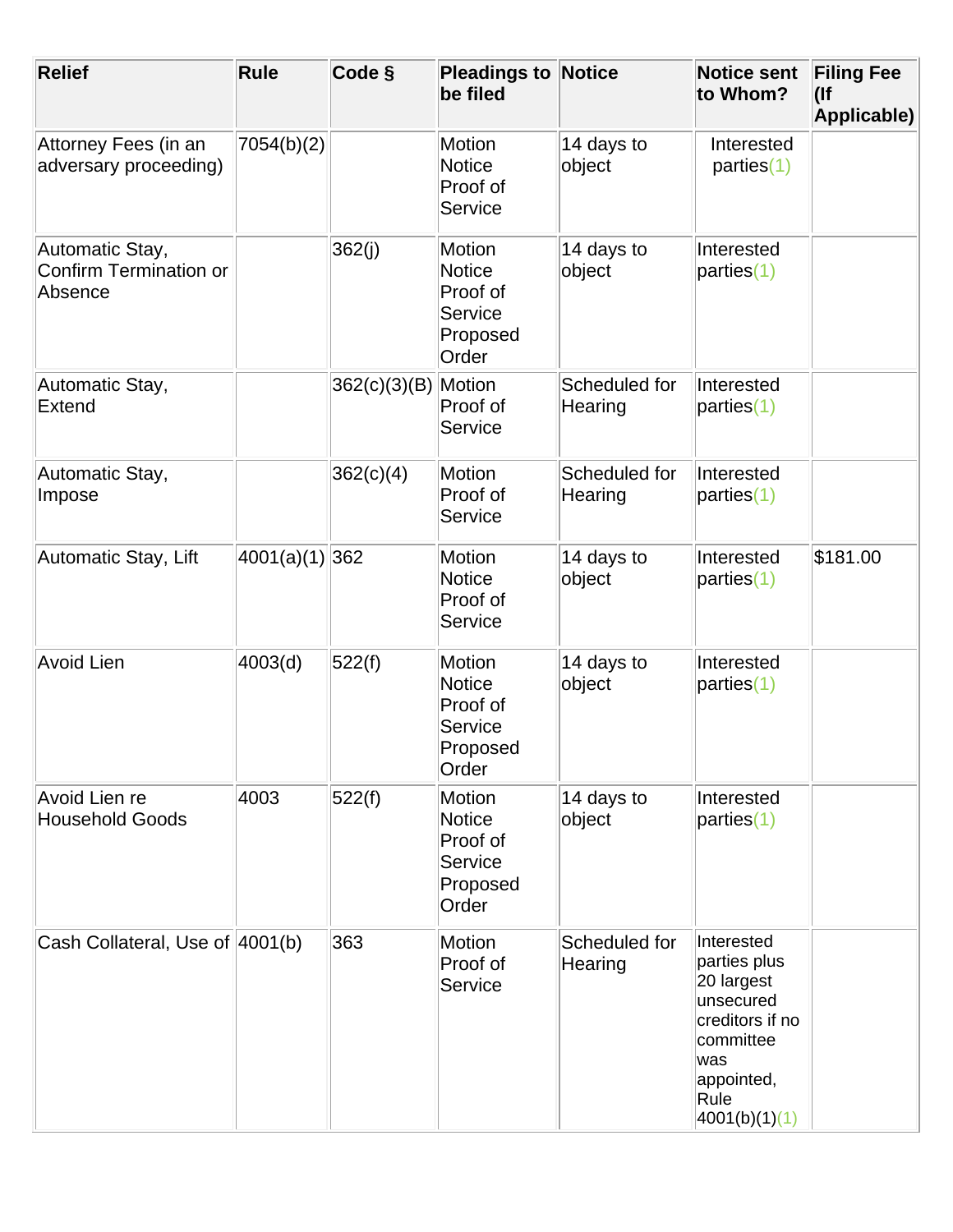| <b>Relief</b>                          | <b>Rule</b>                              | Code §            | <b>Pleadings to Notice</b><br>be filed                                                                                                                                                                     |                                                                                                                                                                                                     | <b>Notice sent</b><br>to Whom?                                                                                                                          | <b>Filing Fee</b><br>$($ lf<br>Applicable) |
|----------------------------------------|------------------------------------------|-------------------|------------------------------------------------------------------------------------------------------------------------------------------------------------------------------------------------------------|-----------------------------------------------------------------------------------------------------------------------------------------------------------------------------------------------------|---------------------------------------------------------------------------------------------------------------------------------------------------------|--------------------------------------------|
| Claim, Objection to                    | 3007                                     | 502               | Objection<br>Proof of<br>Service Re:<br>Objection to<br>Claim and<br>Notice of<br>Hearing                                                                                                                  | Court prepares<br>Notice of<br>Hearing that<br>includes a 30<br>day response<br>deadline.<br>Hearing to be<br>held if timely<br>response is<br>filed.<br>Proponent to<br>serve Notice of<br>Hearing | Interested<br>parties(1)                                                                                                                                |                                            |
| Compel                                 |                                          |                   | <b>Motion</b><br><b>Notice</b><br>Proof of<br>Service<br>Proposed<br>Order                                                                                                                                 | 14 days to<br>object                                                                                                                                                                                | Interested<br>parties(1)                                                                                                                                |                                            |
| Compensation                           | 2016<br>For Ch.<br>13 See:<br>L.R. 2016- | 330<br>331<br>328 | Application<br>Itemization<br><b>Notice</b><br>Proof of<br>Service<br>Ch. 13<br>Simplified<br>Application<br>$(2016(a)$ and<br>2002(a)(6)<br>requirements<br>excused if<br>simplified<br>application used) | 21 days to<br>object                                                                                                                                                                                | All creditors<br>if the amount<br>requested is<br>over<br>\$1,000.00,<br>Rule<br> 2002(a)(6)(2) <br>If under<br>\$1,000.00,<br>Interested<br>parties(1) |                                            |
| Compromise or<br>Settlement, Trustee   | 9019                                     |                   | Stipulation<br><b>Motion</b><br><b>Notice</b><br>Proof of<br>Service                                                                                                                                       | 21 days to<br>object                                                                                                                                                                                | All creditors,<br>Rule<br> 2002(a)(3)(2)                                                                                                                |                                            |
| Consolidation/Deconso 1015<br>lidation |                                          | 302               | <b>Motion</b><br><b>Notice</b><br>Proof of<br>Service<br>Proposed<br>Order                                                                                                                                 | 14 days to<br>object                                                                                                                                                                                | All<br>creditors(2)                                                                                                                                     |                                            |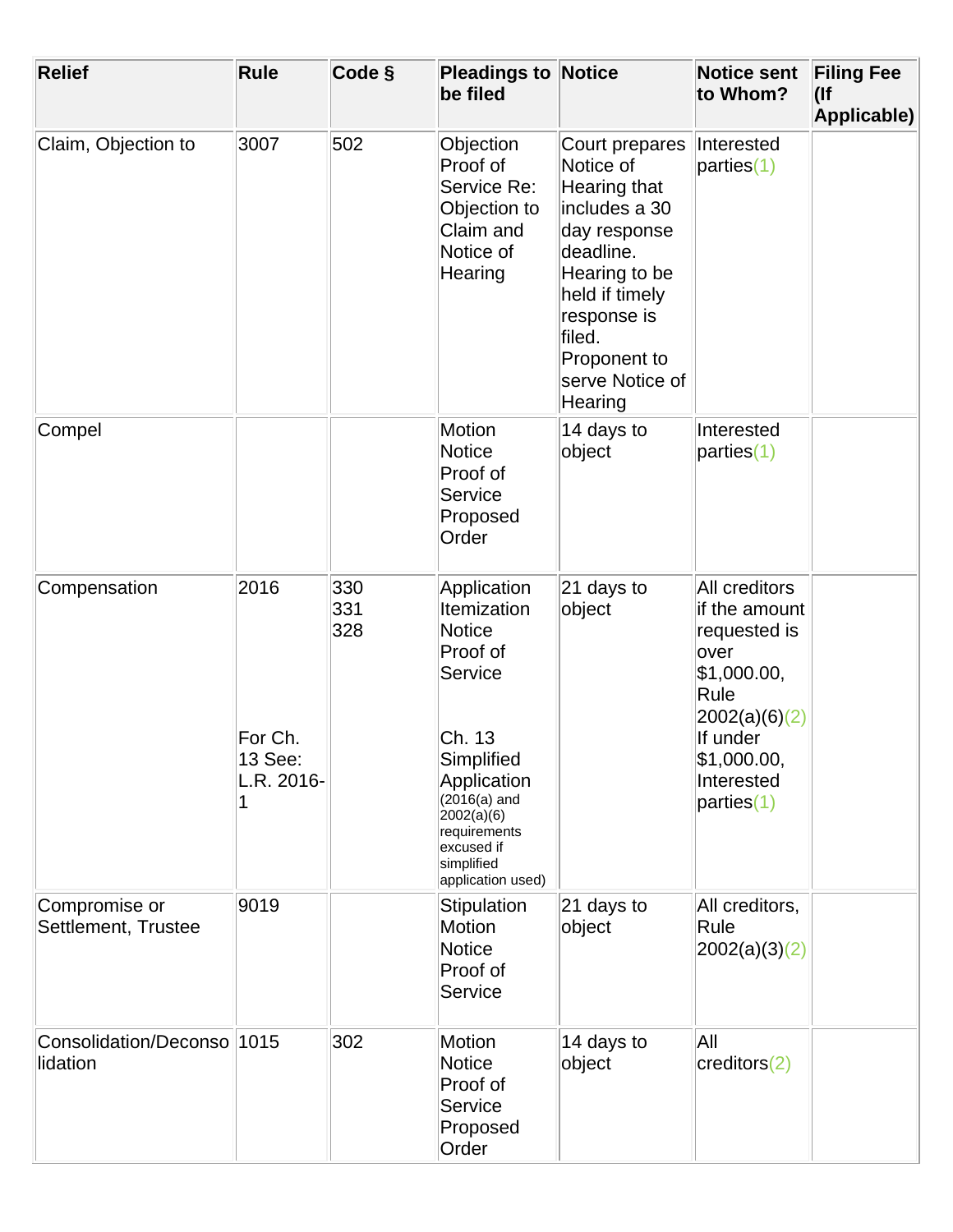| <b>Relief</b>                                                             | Rule               | Code §                                                                                       | <b>Pleadings to Notice</b><br>be filed                                                                                                             |                                                                      | <b>Notice sent</b><br>to Whom? | <b>Filing Fee</b><br>$($ lf<br>Applicable) |
|---------------------------------------------------------------------------|--------------------|----------------------------------------------------------------------------------------------|----------------------------------------------------------------------------------------------------------------------------------------------------|----------------------------------------------------------------------|--------------------------------|--------------------------------------------|
|                                                                           |                    |                                                                                              |                                                                                                                                                    |                                                                      |                                |                                            |
| Contempt                                                                  | 9020               | 105                                                                                          | Motion<br><b>Notice</b><br>Proof of<br>Service<br>Proposed<br>Order                                                                                | 14 days to<br>object                                                 | Interested<br>parties(1)       |                                            |
| Conversion<br>(All conversions<br>subject to eligibility<br>requirements) |                    | 109<br>706(c)<br>706(d)<br>1112(b)(2)<br>1112(c)<br>1112(f)<br>1208(e)<br>1307(f)<br>1307(g) |                                                                                                                                                    |                                                                      |                                |                                            |
| Entry of Cure Order                                                       | L.R. 2002-<br>1(E) |                                                                                              | Motion (text<br>entry Motion)<br>with attached<br>Proposed<br><b>Cure Order</b><br>or Stipulation<br>Proof of<br>Service<br>Proposed<br>Cure Order | May be<br>decided<br>without hearing<br>or opportunity<br>to respond | Interested<br>parties(1)       |                                            |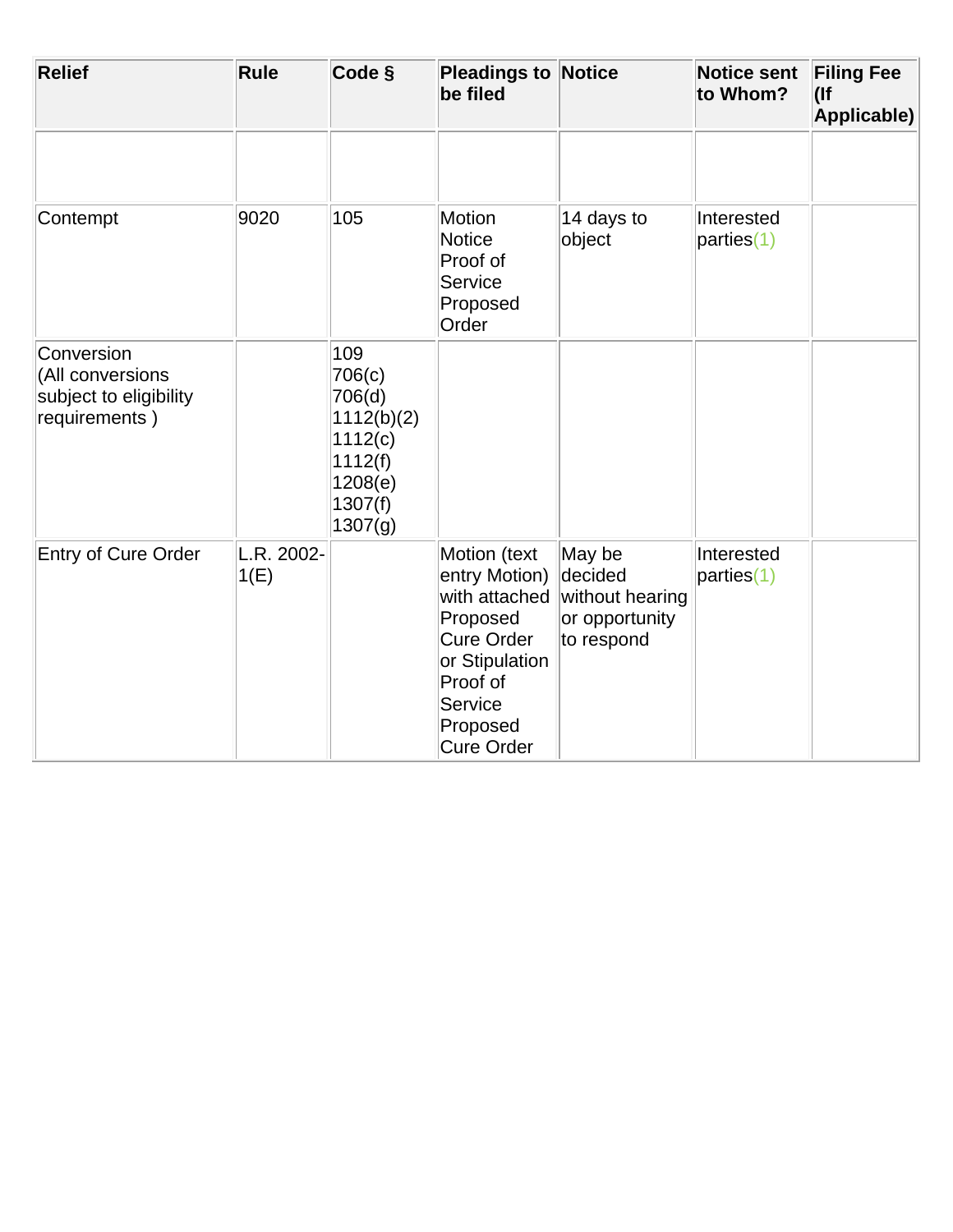| <b>Rule</b> | Code §             | be filed                                              |                      | <b>Notice sent</b><br>to Whom? | <b>Filing Fee</b><br>$($ lf<br>Applicable)                                                                                      |
|-------------|--------------------|-------------------------------------------------------|----------------------|--------------------------------|---------------------------------------------------------------------------------------------------------------------------------|
| 1017(f)(2)  | 706(a)             | <b>Motion</b><br><b>Notice</b><br>Proof of<br>Service | 14 days to<br>object | Interested<br>parties(1)       | $-$ \$922.00<br>due upon<br>entry of<br>order<br>granting<br>debtor's                                                           |
| 1017(f)(1)  | 1307(c)<br>1307(d) |                                                       |                      |                                | motion to<br>convert<br>Chapter 7<br>to Chapter                                                                                 |
| 1017(f)(1)  | 1307(f)            |                                                       |                      |                                | 11<br>-\$15.00 to                                                                                                               |
| 1017(e)     | 707(b)             |                                                       |                      |                                | move to<br>convert a<br>Chapter 11<br>case to<br>Chapter 7                                                                      |
|             |                    |                                                       |                      |                                | $-$ \$932.00<br>due upon<br>entry of<br>order<br>granting<br>debtor's<br>motion to<br>convert<br>Chapter 13<br>to Chapter<br>11 |
| 1017(f)(3)  | 1208(a)<br>1307(a) | Notice of<br>Conversion                               |                      | Interested<br>parties(1)       | $-$ \$60.00 to<br>convert a<br>Chapter 12<br>to a<br>Chapter 7                                                                  |
|             |                    |                                                       |                      |                                | -\$25.00 to<br>convert a<br>Chapter 13<br>to a<br>Chapter 7                                                                     |
|             | 1017(f)(2)         | 1112(a)                                               |                      | <b>Pleadings to Notice</b>     |                                                                                                                                 |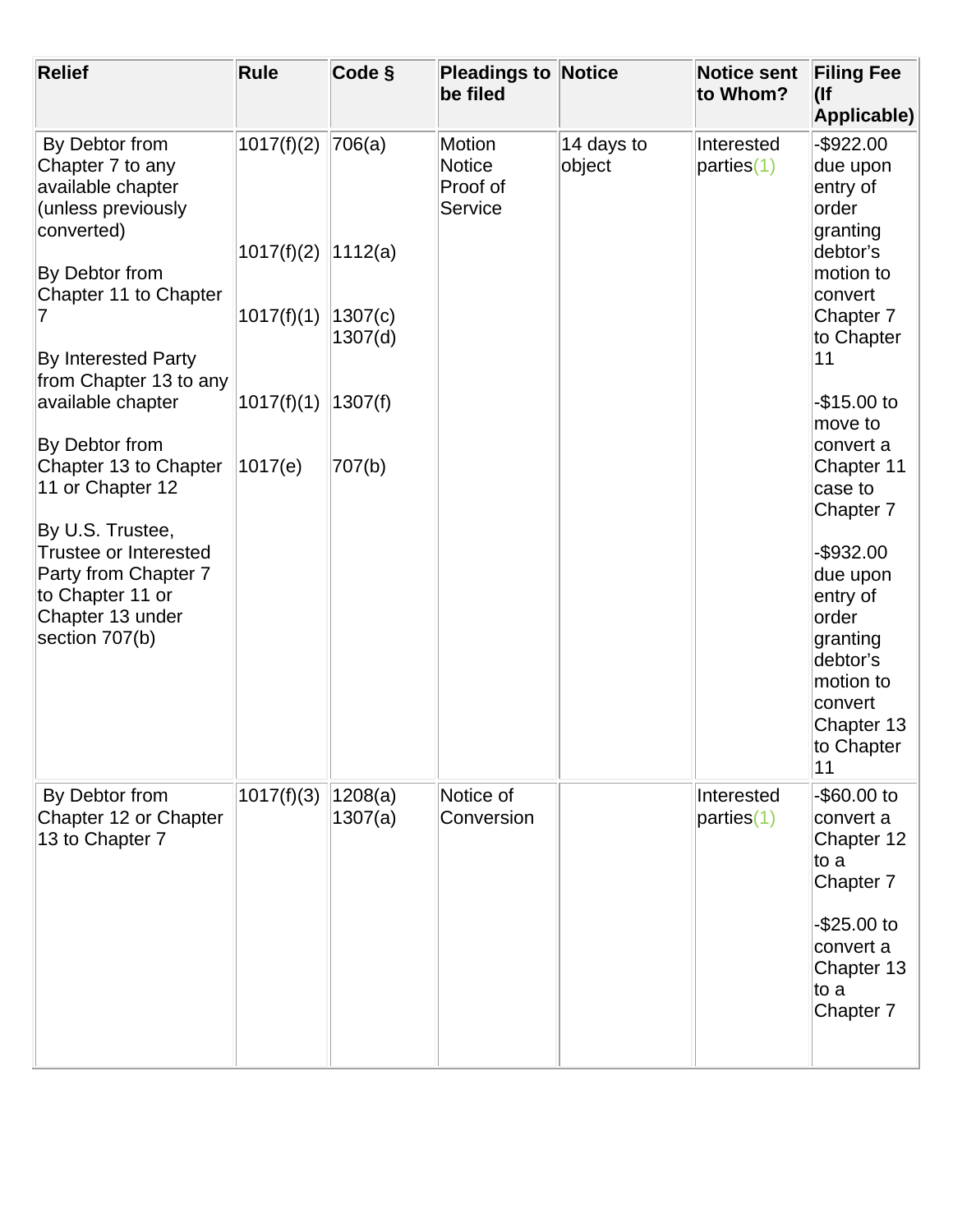| <b>Relief</b>                                                                                                                                                                                                                                                                                                                                   | Rule       | Code §                                                                  | <b>Pleadings to</b><br>be filed                                     | <b>Notice</b>           | <b>Notice sent</b><br>to Whom?                                                                                                      | <b>Filing Fee</b><br>$($ lf<br>Applicable)                                                                                                                                                      |
|-------------------------------------------------------------------------------------------------------------------------------------------------------------------------------------------------------------------------------------------------------------------------------------------------------------------------------------------------|------------|-------------------------------------------------------------------------|---------------------------------------------------------------------|-------------------------|-------------------------------------------------------------------------------------------------------------------------------------|-------------------------------------------------------------------------------------------------------------------------------------------------------------------------------------------------|
| <b>By Interested Party</b><br>from Chapter 7, 11, or<br>12 to any available<br>chapter<br>(Chapter 12 or Chapter<br>13 Debtor must<br>request conversion)<br>By Debtor from<br>Chapter 7 or Chapter<br>11 to any available<br>chapter when case<br>was previously<br>converted from another<br>chapter or when<br>1112(a)(1),(2),(3)<br>applies | 1017(f)(1) | 706(b)<br>1112(b)<br>1112(d)<br>1112(e)<br>1208(d)<br>706(a)<br>1112(a) | Motion,<br>Notice Proof<br>of Service                               | $ 21$ days to<br>object | All creditors,<br>Rule<br>2002(a)(4)(2)                                                                                             | \$15.00 to<br>move to<br>convert<br>Chapter 11<br>to Chapter<br>$-$ \$922.00<br>due upon<br>entry of<br>order<br>granting<br>debtor's<br>motion to<br>convert<br>Chapter 7<br>to Chapter<br> 11 |
| Credit Counseling,<br><b>Exemption from</b>                                                                                                                                                                                                                                                                                                     |            | 109(h)(4)                                                               | Motion<br><b>Notice</b><br>Proof of<br>Service<br>Proposed<br>Order | 14 days to<br>object    | Interested<br>parties(1)                                                                                                            |                                                                                                                                                                                                 |
| Credit Counseling,<br><b>Extend Time</b>                                                                                                                                                                                                                                                                                                        |            | 109(h)(3)                                                               | Motion<br><b>Notice</b><br>Proof of<br>Service<br>Proposed<br>Order | 14 days to<br>object    | Interested<br>parties(1)                                                                                                            |                                                                                                                                                                                                 |
| Credit,<br>to Obtain                                                                                                                                                                                                                                                                                                                            | 4001(c)    | 364                                                                     | Motion<br><b>Notice</b><br>Proof of<br>Service<br>Proposed<br>Order | 14 days to<br>object    | Interested<br>parties plus<br>20 largest<br>unsecured<br>creditors if<br>no<br>committee<br>was<br>appointed,<br>Rule<br>4001(c)(1) |                                                                                                                                                                                                 |
| Damages, Creditor<br>Misconduct                                                                                                                                                                                                                                                                                                                 |            | 524(i)<br>707(b)(5)                                                     | Motion<br><b>Notice</b><br>Proof of<br>Service                      | 14 days to<br>object    | Interested<br>parties(1)                                                                                                            |                                                                                                                                                                                                 |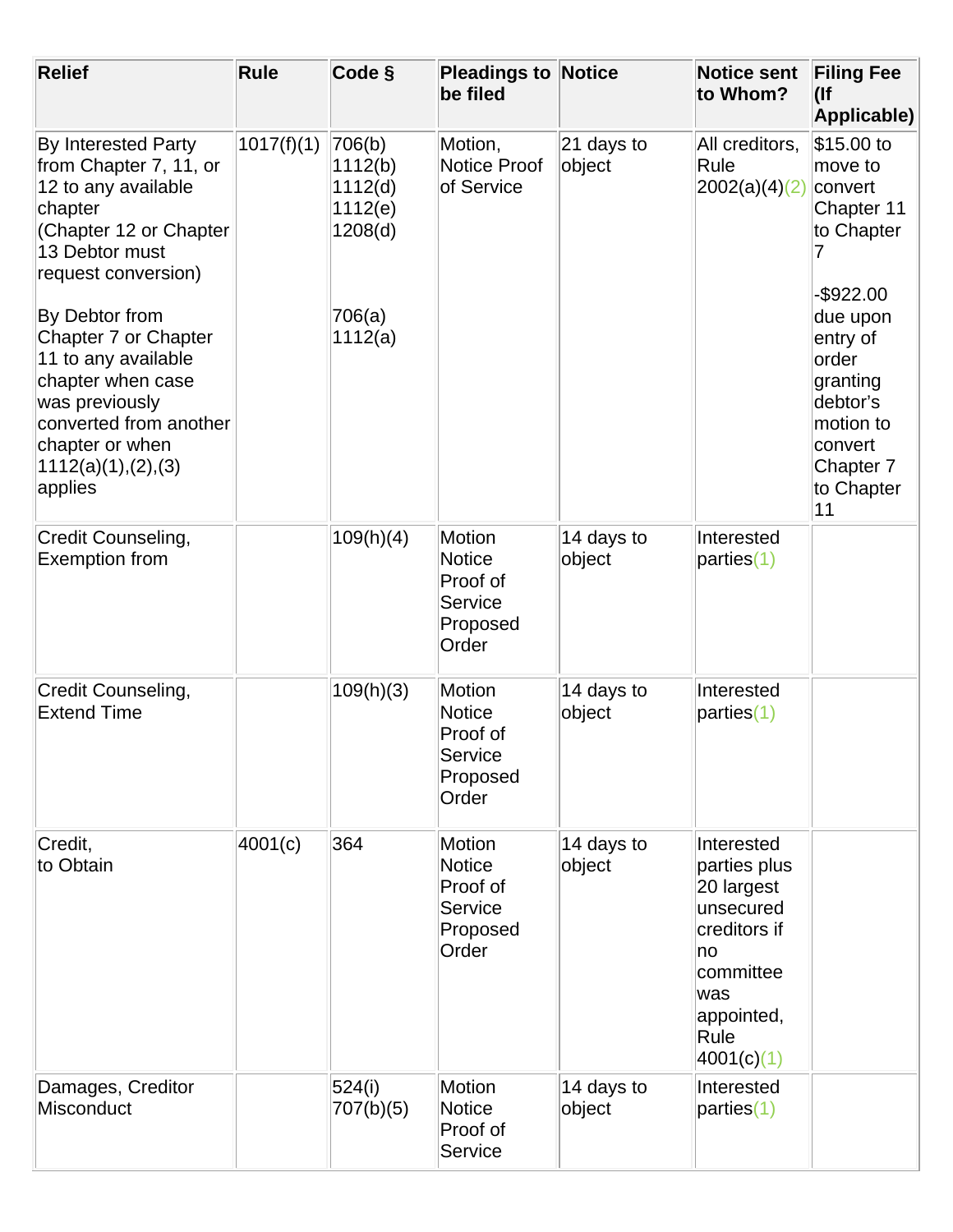| <b>Relief</b>                                                                                                                                   | <b>Rule</b>                       | Code §                            | <b>Pleadings to Notice</b><br>be filed                                      |                                                                                     | <b>Notice sent</b><br>to Whom? | <b>Filing Fee</b><br>$($ lf<br>Applicable) |
|-------------------------------------------------------------------------------------------------------------------------------------------------|-----------------------------------|-----------------------------------|-----------------------------------------------------------------------------|-------------------------------------------------------------------------------------|--------------------------------|--------------------------------------------|
| <b>Declaratory Judgment</b><br>(constitutes an<br>adversary proceeding)                                                                         | 7001(9)                           | Variable                          | Complaint<br><b>Cover Sheet</b><br>(if case not<br>filed<br>electronically) |                                                                                     |                                | \$350.00(3)                                |
| Declare Claim<br>Satisfied and Lien<br>Released                                                                                                 | 5009(d)                           |                                   | Motion<br><b>Notice</b><br>Proof of<br>Service<br>Proposed<br>Order         | 14 days to<br>object                                                                | Interested<br>parties(1)       |                                            |
| Default Judgment                                                                                                                                | 7055<br>L.R. 7007-<br>1           |                                   | Motion<br><b>Notice</b><br>Proof of<br>Service<br>Proposed<br>Order         | 21 days to<br>object                                                                | Interested<br>parties(1)       |                                            |
| Determine Mortgage<br><b>Fees and Expenses</b>                                                                                                  | 3002.1                            | 1322(b)(5)                        | Motion<br>Proof of<br>Service                                               | Scheduled for<br>Hearing                                                            | Interested<br>parties(1)       |                                            |
| <b>Determine Final Cure</b><br>and Mortgage<br>Payment                                                                                          | 3002.1                            | 1322(b)(5)                        | <b>Motion</b><br>Proof of<br>Service                                        | Scheduled for<br>Hearing                                                            | Interested<br>parties(1)       |                                            |
| Discharge, Delay Entry<br>of (filed by debtor)                                                                                                  | $4004(c)$ 2<br>L.R. 2002-<br>1(E) |                                   | <b>Motion</b><br>Proof of<br>Service                                        | May be<br>decided<br>without hearing<br>or opportunity<br>to respond                | Interested<br>parties(1)       |                                            |
| <b>Entry of Discharge</b><br>(closed case due to<br>lack of financial<br>management or<br>domestic support<br>obligation/522(q)<br>certificate) | L.R. 5010-<br>1                   |                                   | <b>Motion</b><br><b>Notice</b><br>Proof of<br>Service                       | 14 days to<br>object                                                                | Interested<br>parties(1)       |                                            |
| Discharge, Hardship                                                                                                                             | 4007(d)                           | 1228(b)<br>1328(b)                | Motion                                                                      | Court to enter<br>order setting<br>dischargeability<br>deadline and<br>hearing date | All creditors,<br>Rule 2002(2) |                                            |
| Discharge, Objecting<br>to (Motion)                                                                                                             | 4004(a)                           | 727(a)(8)<br>727(a)(9)<br>1328(f) | <b>Motion</b><br><b>Notice</b><br>Proof of<br>Service                       | 14 days to<br>object                                                                | Interested<br>parties(1)       |                                            |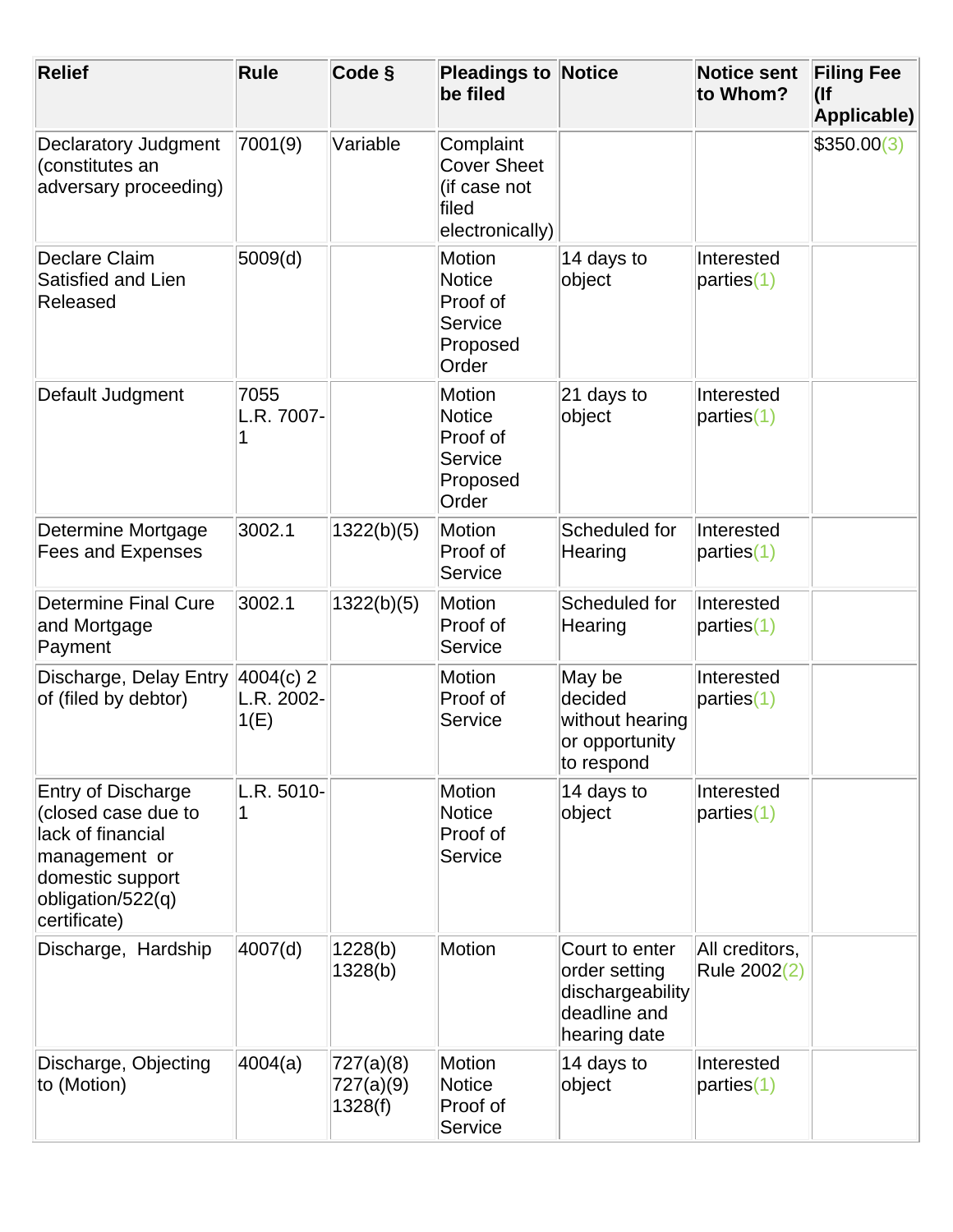| <b>Relief</b>                                                                 | <b>Rule</b>                | Code §                                          | <b>Pleadings to Notice</b><br>be filed                                      |                                                                      | <b>Notice sent</b><br>to Whom? | <b>Filing Fee</b><br>$($ lf<br>Applicable) |
|-------------------------------------------------------------------------------|----------------------------|-------------------------------------------------|-----------------------------------------------------------------------------|----------------------------------------------------------------------|--------------------------------|--------------------------------------------|
| Discharge, Objections<br>to (constitutes an<br>adversary proceeding)          | 4004(a)<br>7001(4)         | 727(a)                                          | Complaint<br><b>Cover Sheet</b><br>(if case not<br>filed<br>electronically) |                                                                      |                                | \$350.00(3)                                |
| Dischargeability,<br>Objection to<br>(constitutes an<br>adversary proceeding) | 4007(c)<br>7001(6)         | 523(c)                                          | Complaint<br><b>Cover Sheet</b><br>(if case not<br>filed<br>electronically) |                                                                      |                                | \$350.00(3)                                |
| Dismiss, Duplicate<br>Case                                                    | L.R. 2002-<br>1(E)         |                                                 | Motion<br>Proof of<br>Service                                               | May be<br>decided<br>without hearing<br>or opportunity<br>to respond | Interested<br>parties(1)       |                                            |
| <b>Dismissal</b>                                                              |                            |                                                 |                                                                             |                                                                      |                                |                                            |
| By Debtor, Chapter<br>12(no prior conversion)<br>or Chapter 13                | 1017(f)(2)<br>1017(f)(1)   | 1208(b)<br>1307(b)                              | Motion<br><b>Notice</b><br>Proof of<br>Service                              | 14 days to<br>object                                                 | Interested<br>parties(1)       |                                            |
| By Interested Party,<br>Chapter 13                                            | 1017(f)(1)                 | 1307(c)                                         | Proposed<br>Order                                                           |                                                                      |                                |                                            |
| Chapter 7: By U.S.<br>Trustee, pursuant to<br>707(a)(3)                       | 1017(f)(1)                 | 707(a)(3)                                       |                                                                             |                                                                      |                                |                                            |
| Chapter 7: By U.S.<br>Trustee, Trustee or<br><b>Interested Party</b>          | 1017(e)<br>1017(f)(1)      | 707(b)                                          |                                                                             |                                                                      |                                |                                            |
| By Debtor, Chapter 7<br>or Chapter 11,                                        | 1017(a)                    | 707<br>1112                                     | <b>Motion</b><br><b>Notion</b>                                              | 21 days to<br>object                                                 | All creditors,<br>Rule         |                                            |
| By Interested Party,<br>Chapter 7, Chapter 11<br>or Chapter 12                | 1017(f)(1)                 | 707<br>1112(b)<br>1112(e)<br>1208(c)<br>1208(d) | Proof of<br>Service<br>Proposed<br>Order                                    |                                                                      | 2002(a)(4)(2)                  |                                            |
| By Debtor, Chapter 12<br>(prior conversion)                                   | 1017(f)(1)                 | 1208(b)                                         |                                                                             |                                                                      |                                |                                            |
| <b>Expedite Hearing</b>                                                       | 9006<br>L.R. 2002-<br>1(E) |                                                 | <b>Motion</b><br>Motion for<br>Expedited                                    | May be<br>decided<br>without hearing                                 | Interested<br>parties(1)       |                                            |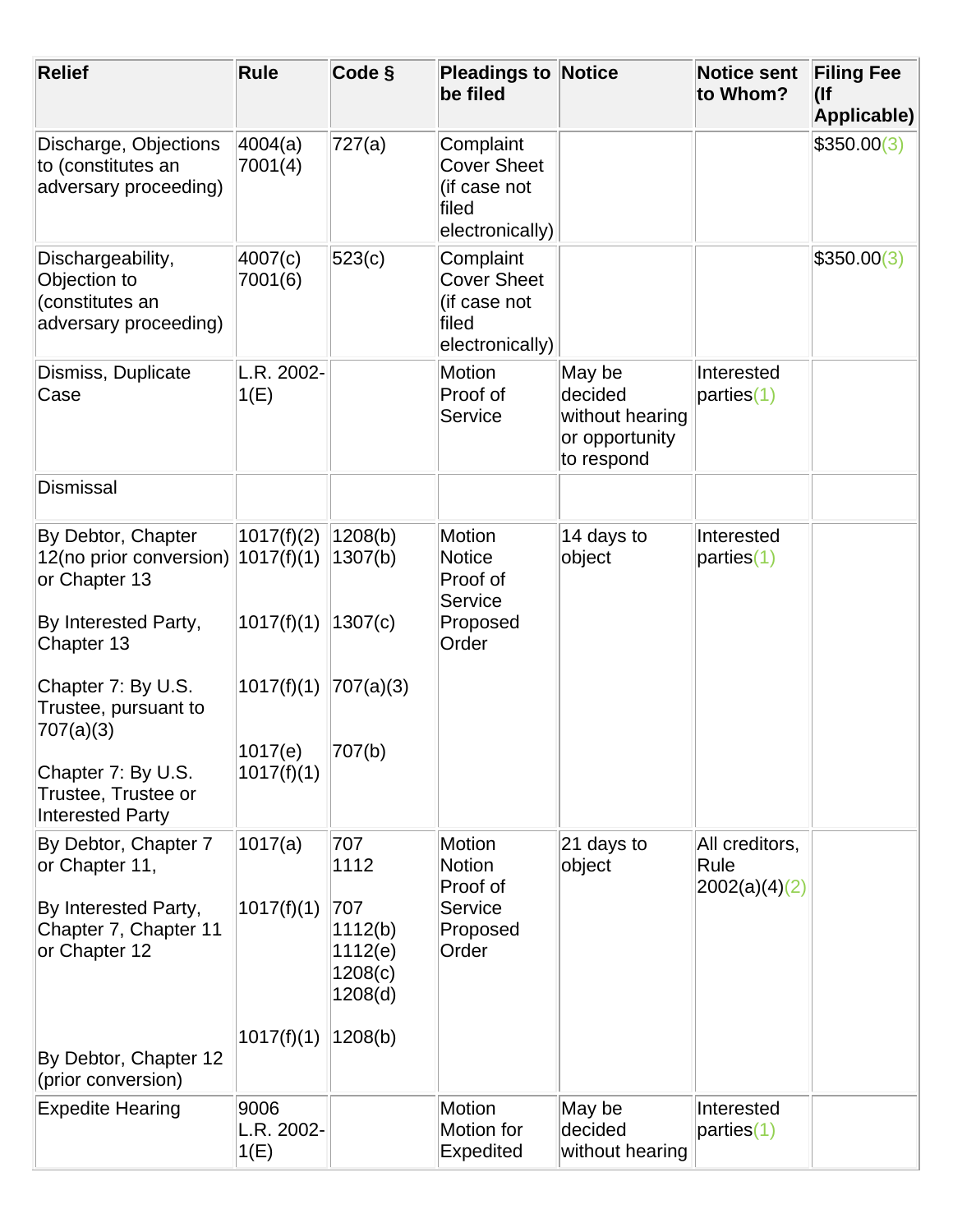| <b>Relief</b>                                                                                | Rule         | Code §                          | <b>Pleadings to Notice</b><br>be filed                                                                  |                              | <b>Notice sent</b><br>to Whom? | <b>Filing Fee</b><br>$($ lf<br>Applicable) |
|----------------------------------------------------------------------------------------------|--------------|---------------------------------|---------------------------------------------------------------------------------------------------------|------------------------------|--------------------------------|--------------------------------------------|
|                                                                                              |              |                                 | Hearing<br>Proof of<br>Service                                                                          | or opportunity<br>to respond |                                |                                            |
| Employ<br>(Application not<br>required to employ<br>debtor's attorney in<br>Chapter 7 or 13) | 2014<br>6003 | 327                             | Application<br>Verified<br>Statement or<br>Affidavit<br>Notice of<br>Application<br>Proof of<br>Service | 14 days to<br>object         | Interested<br>parties(1)       |                                            |
| <b>Examination Under</b><br><b>Rule 2004</b>                                                 | 2004         |                                 | Motion<br><b>Notice</b><br>Proof of<br>Service<br>Proposed<br>Order                                     | 14 days to<br>object         | Interested<br>parties(1)       |                                            |
| Examiner,<br>Appoint in a Chapter<br>11                                                      | 2007.1       | 1104                            | <b>Motion</b><br><b>Notice</b><br>Proof of<br>Service<br>Proposed<br>Order                              | 14 days to<br>object         | Interested<br>parties(1)       |                                            |
| Exemptions, Objection<br>to                                                                  | 4003(b)      | 522                             | Objection<br><b>Notice</b><br>Proof of<br>Service<br>Proposed<br>Order                                  | 14 days to<br>object         | Interested<br>parties(1)       |                                            |
| <b>Extend Time to File</b><br>Complaint to<br>Determine<br>Dischargeability of<br>Debt       |              | 4007(c)(d) 523(a)(2)(4) <br>(6) | Motion<br><b>Notice</b><br>Proof of<br>Service                                                          | 14 days to<br>object         | Interested<br>parties(1)       |                                            |
| <b>Extend Deadline to</b><br>Object to Discharge of<br>Debtor                                | 4004(b)      | 727                             | <b>Motion</b><br><b>Notice</b><br>Proof of<br>Service                                                   | 14 days to<br>object         | Interested<br>parties(1)       |                                            |
| Extend Time to Appeal  8002(d)                                                               |              |                                 | Motion<br><b>Notice</b><br>Proof of<br>Service<br>Proposed                                              | 14 days to<br>object         | Interested<br>parties(1)       |                                            |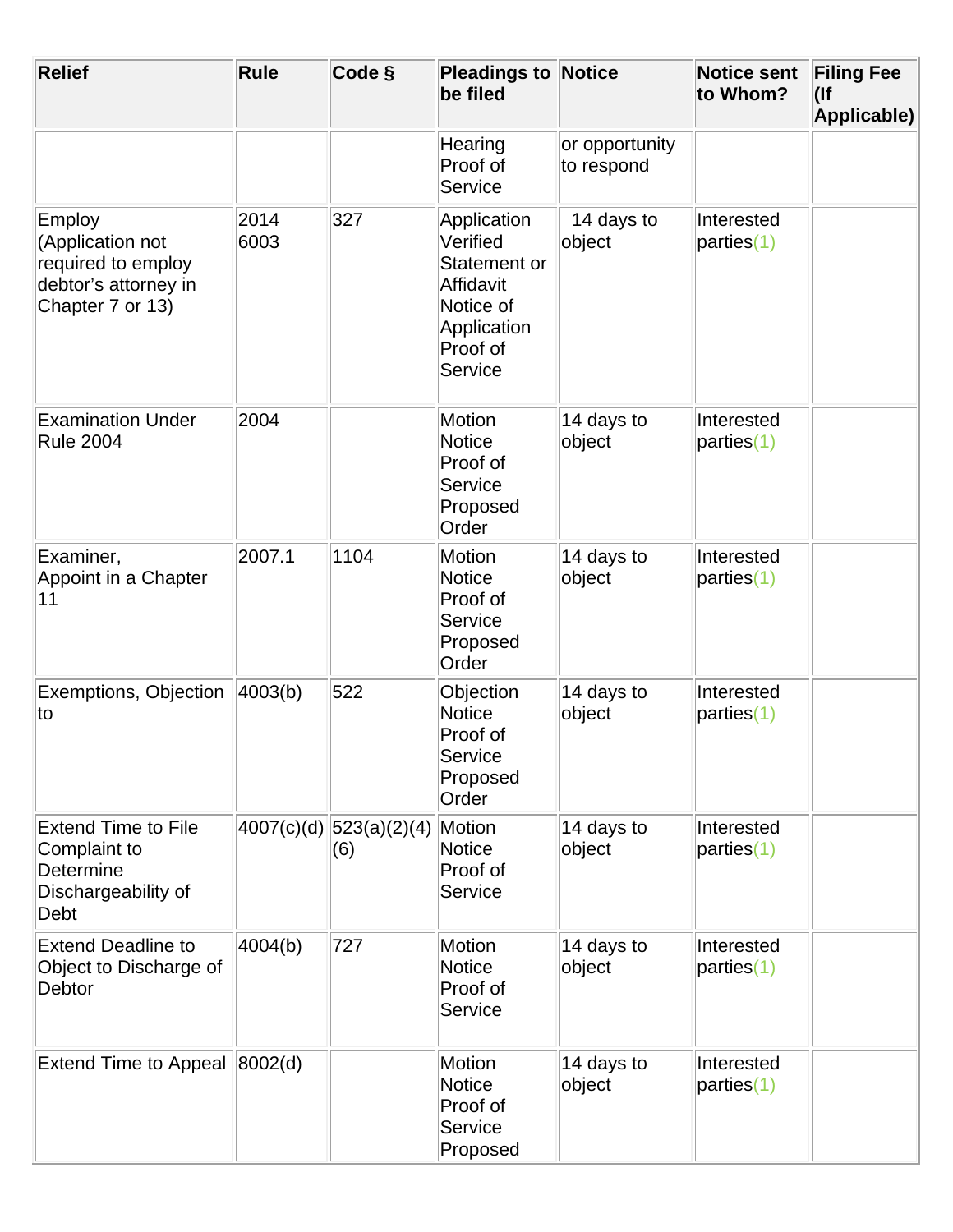| <b>Relief</b>                                                                        | <b>Rule</b>                                | Code §                         | <b>Pleadings to Notice</b><br>be filed                                      |                                                                      | <b>Notice sent</b><br>to Whom? | <b>Filing Fee</b><br>$($ lf<br>Applicable)                                                                  |
|--------------------------------------------------------------------------------------|--------------------------------------------|--------------------------------|-----------------------------------------------------------------------------|----------------------------------------------------------------------|--------------------------------|-------------------------------------------------------------------------------------------------------------|
|                                                                                      |                                            |                                | Order                                                                       |                                                                      |                                |                                                                                                             |
| <b>Extend Plan Payments</b><br>(Chapter 13)                                          |                                            | 1322(d)<br>1329(c)             | <b>Motion</b><br><b>Notice</b><br>Proof of<br>Service<br>Proposed<br>Order  | 21 days to<br>object                                                 | All creditors<br>2002(a)(5)(2) |                                                                                                             |
| <b>Extend Time to File</b><br>Plan                                                   | 9006<br>L.R. 2002-<br>1(E)                 | 1221<br>1321                   | <b>Motion</b><br>Proof of<br>Service                                        | May be<br>decided<br>without hearing<br>or opportunity<br>to respond | Interested<br>parties(1)       |                                                                                                             |
| <b>Extend Exclusivity</b><br>Period - Chapter 11                                     | 9006                                       | 1121(d)                        | <b>Motion</b><br><b>Notice</b><br>Proof of<br>Service<br>Proposed<br>Order  | 14 days to<br>object                                                 | Interested<br>parties(1)       |                                                                                                             |
| <b>Extend Time to File</b><br>Schedules or<br><b>Statement</b>                       | 9006<br>1007(c)<br>L.R. 2002-<br>1(E)      |                                | <b>Motion</b><br>Proof of<br>Service                                        | May be<br>decided<br>without hearing<br>or opportunity<br>to respond | Interested<br>parties(1)       |                                                                                                             |
| Filing Fees,<br>Pay in Installments<br>(individuals only)                            | 1006<br>L.R. 2002-<br>1(E)<br>$L.R. 5005-$ | Title 28 $\S$<br>$1930(a)$ (6) | Application                                                                 | May be<br>decided<br>without hearing<br>or opportunity<br>to respond | Interested<br>parties(1)       | \$100.00<br>first<br>installment<br>payment is<br>requested<br>at time of<br>filing or<br>within 14<br>days |
| <b>Financial Management</b><br>Course, Exemption                                     |                                            | 109(h)(4)<br>727(a)(11)        | <b>Motion</b><br><b>Notice</b><br>Proof of<br>Service<br>Proposed<br>Order  | 14 days to<br>object                                                 | Interested<br>parties(1)       |                                                                                                             |
| Injunction or Equitable<br><b>Relief</b><br>(constitutes an<br>adversary proceeding) | 7065<br>7001(7)                            | Variable                       | Complaint<br><b>Cover Sheet</b><br>(if case not<br>filed<br>electronically) |                                                                      |                                | \$350.00(3)                                                                                                 |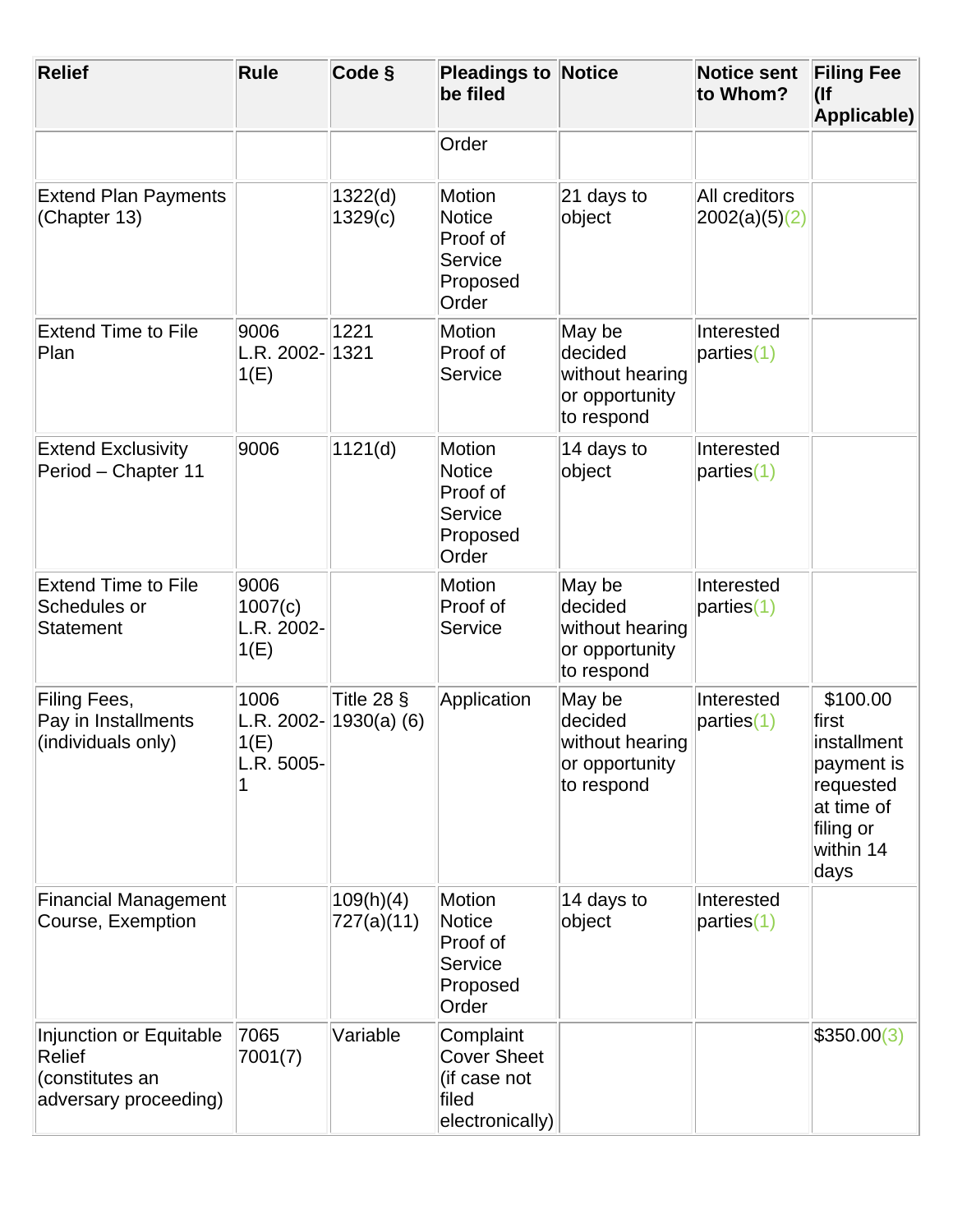| <b>Relief</b>                                                                                                 | Rule                              | Code §       | <b>Pleadings to Notice</b><br>be filed                                      |                                                                      | <b>Notice sent</b><br>to Whom?        | <b>Filing Fee</b><br>$($ lf<br>Applicable) |
|---------------------------------------------------------------------------------------------------------------|-----------------------------------|--------------|-----------------------------------------------------------------------------|----------------------------------------------------------------------|---------------------------------------|--------------------------------------------|
| <b>Joint Administration</b>                                                                                   | 1015<br>L.R. 1015-                | 302          | Motion<br><b>Notice</b><br>Proof of<br>Service<br>Proposed<br>Order         | 14 days to<br>object                                                 | All<br>creditors(2)                   |                                            |
| Judgment, Alter or<br>amend                                                                                   | 9023<br>L.R. 7007-                |              | <b>Motion</b><br><b>Notice</b><br>Proof of<br>Service<br>Proposed<br>Order  | 14 days to<br>object                                                 | Interested<br>parties(1)              |                                            |
| Leave to Appeal                                                                                               | 8004                              |              | <b>Motion</b><br><b>Notice</b><br>Proof of<br>Service<br>Proposed<br>Order  | 14 days to<br>object                                                 | Interested<br>parties(1)              |                                            |
| Lien, Determine the<br>Validity, Priority, or<br><b>Extent of</b><br>(constitutes an<br>adversary proceeding) | 7001(2)                           |              | Complaint<br><b>Cover Sheet</b><br>(If case not<br>filed<br>electronically) |                                                                      |                                       | \$350.00(3)                                |
| <b>Limit Notice</b>                                                                                           | 2002(i)<br>L.R. 2002-<br>1(E)     |              | <b>Motion</b><br>Proof of<br>Service<br>Proposed<br>Order                   | May be<br>decided<br>without hearing<br>or opportunity<br>to respond | Interested<br>parties(1)              |                                            |
| <b>Modify Assurance</b><br>Payment                                                                            |                                   | 366          | <b>Motion</b><br><b>Notice</b><br>Proof of<br>Service<br>Proposed<br>Order  | 14 days to<br>object                                                 | Interested<br>parties(1)              |                                            |
| <b>Order Confirming Plan</b>                                                                                  | 2002(f)(7) <br>L.R. 2002-<br>1(D) |              | Proof of<br>Service                                                         |                                                                      | All creditors,<br>Rule(2)             |                                            |
| Plan, Confirmation of                                                                                         |                                   |              |                                                                             |                                                                      |                                       |                                            |
| -Chapter 11<br>(hearing is held only if<br>objections are filed)                                              | 3020(b)<br>$ L.R. 3020 -  $       | 1128<br>1129 | Plan                                                                        | 28 day notice<br>of hearing                                          | All creditors,<br>Rule<br> 2002(b)(4) |                                            |
| -Chapter 12                                                                                                   | 3015                              | 1224         | Plan                                                                        | 21 day notice                                                        | All creditors,                        |                                            |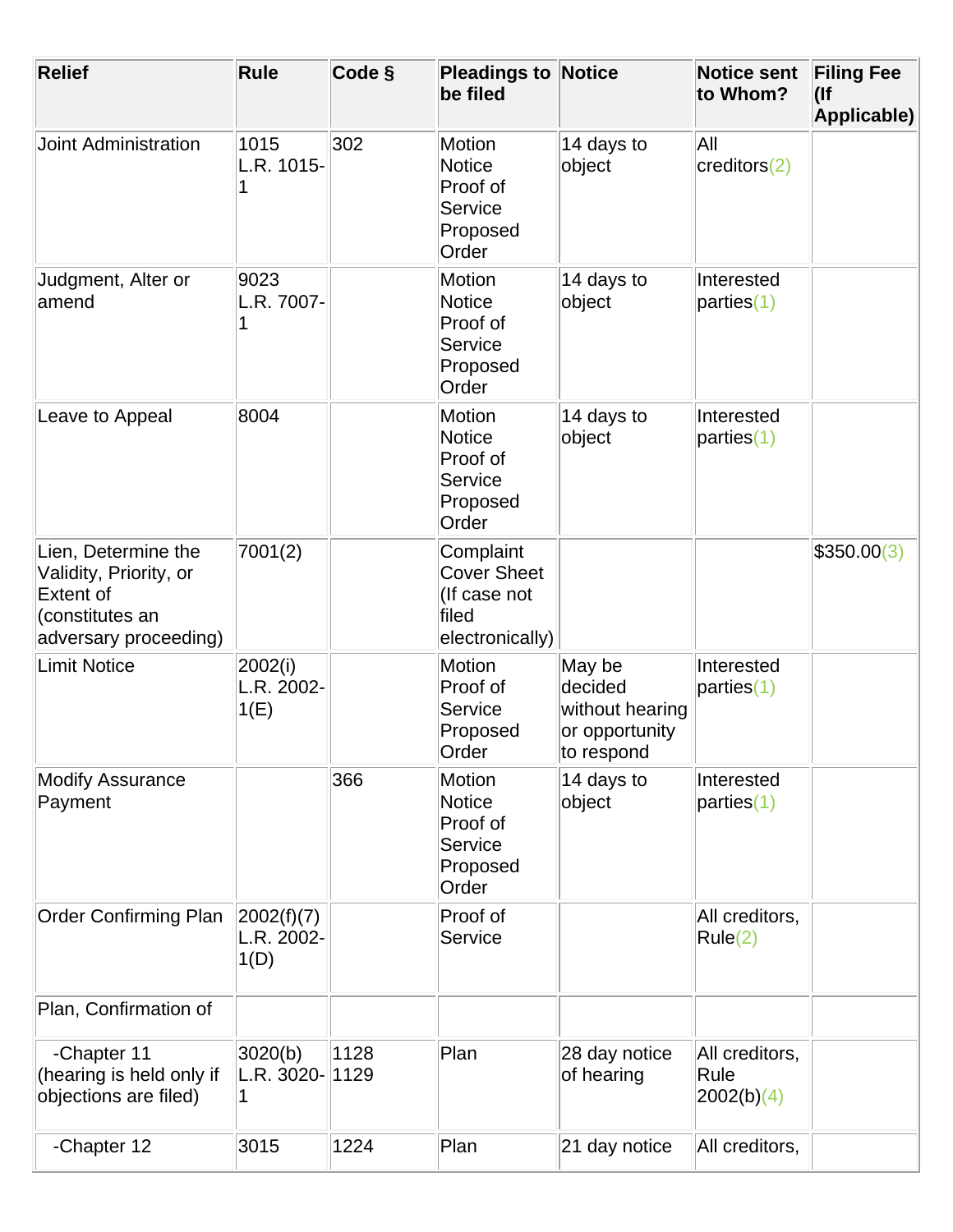| <b>Relief</b>                                                                                                                                  | <b>Rule</b>                                | Code §       | <b>Pleadings to Notice</b><br>be filed                  |                              | <b>Notice sent</b><br>to Whom?           | <b>Filing Fee</b><br>$($ lf<br>Applicable) |
|------------------------------------------------------------------------------------------------------------------------------------------------|--------------------------------------------|--------------|---------------------------------------------------------|------------------------------|------------------------------------------|--------------------------------------------|
| (hearing is held only if<br>objections are filed)                                                                                              | L.R. 3015-1225<br>2                        |              |                                                         | of hearing                   | Rule<br>2002(a)(8)(2)                    |                                            |
| -Chapter 13<br>(hearing is held only if<br>objections are filed)                                                                               | 3015<br>3015.2<br>L.R. 3015-<br>L.R. 3015- | 1324<br>1325 | Plan<br>Mandatory<br>Local Form)<br>Proof of<br>Service | 28 day notice<br>of hearing, | All creditors,<br>Rule<br> 2002(b)(2)    |                                            |
| Plan, Amend Before<br>Confirmation                                                                                                             |                                            |              |                                                         |                              |                                          |                                            |
| -Chapter 11                                                                                                                                    |                                            | 1129         | Amended<br>Plan<br><b>Notice</b><br>Proof of<br>Service | $21$ days to<br>object       | All creditors,<br>Rule<br> 2002(a)(5)(2) |                                            |
| -Chapter 12                                                                                                                                    |                                            | 1223         | Amended<br>Plan<br><b>Notice</b><br>Proof of<br>Service | $21$ days to<br>object       | All creditors,<br>Rule<br> 2002(a)(5)(2) |                                            |
| -Chapter 13<br>*If amended plan is<br>filed 21 days prior to<br>confirmation hearing:                                                          |                                            | 1323         | Amended<br>Plan<br>Notice*<br>Proof of<br>Service       | 21 days                      | All creditors,<br>Rule<br> 2002(a)(5)(2) |                                            |
| -File and serve the<br>amended plan along<br>with a 21 day notice of<br>the time fixed for filing<br>objections to the<br>amended plan.        |                                            |              |                                                         |                              |                                          |                                            |
| $^*$ If amended plan is<br>filed less than 21<br>days prior to<br>confirmation hearing:                                                        |                                            |              |                                                         |                              |                                          |                                            |
| -Court will issue Order<br>Rescheduling<br>Confirmation hearing<br>to include a 21 day<br>notice of the time fixed<br>for filing objections to |                                            |              |                                                         |                              |                                          |                                            |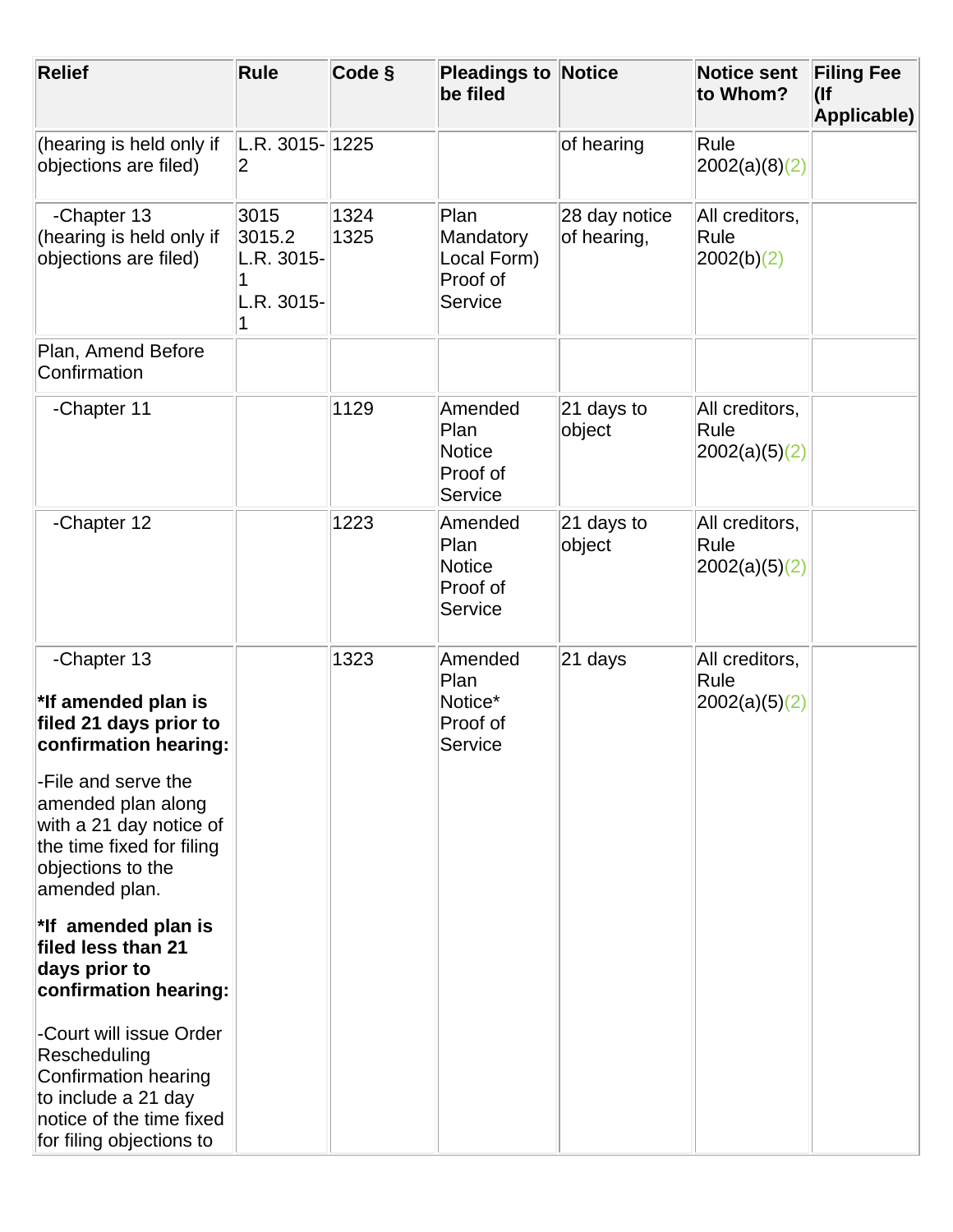| <b>Relief</b>                                                                    | <b>Rule</b>                                  | Code §        | <b>Pleadings to Notice</b><br>be filed                                 |                                                                      | <b>Notice sent</b><br>to Whom?           | <b>Filing Fee</b><br>$($ lf<br>Applicable) |
|----------------------------------------------------------------------------------|----------------------------------------------|---------------|------------------------------------------------------------------------|----------------------------------------------------------------------|------------------------------------------|--------------------------------------------|
| the amended plan.<br>-Movant to serve<br>rescheduling order and<br>amended plan. |                                              |               |                                                                        |                                                                      |                                          |                                            |
| Plan, Motion to Modify<br>after confirmation                                     |                                              |               |                                                                        |                                                                      |                                          |                                            |
| -Chapter 11                                                                      |                                              | 1127          | Motion<br>Modified Plan object<br>Notice<br>Proof of<br>Service        | 21 days to                                                           | All creditors,<br>Rule<br> 2002(a)(5)(2) |                                            |
| -Chapter 12 & 13                                                                 | 3015<br>L.R. 3015-1329<br>2                  | 1229          | Motion<br>Modified Plan<br>Notice<br>Proof of<br>Service               | $ 21$ days to<br>object                                              | All creditors,<br>Rule<br> 2002(a)(5)(2) |                                            |
| Pro Hac Vice                                                                     | L.R. 9010-<br>2(B)<br>L.R. 2002-<br>1(E)     |               | Motion<br>Proof of<br>Service                                          | May be<br>decided<br>without hearing<br>or opportunity<br>to respond | Interested<br>parties(1)                 |                                            |
| Quash                                                                            |                                              |               | Motion<br>Notice<br>Proof of<br>Service<br>Proposed<br>Order           | 14 days to<br>object                                                 | Interested<br>parties(1)                 |                                            |
| Reaffirmation<br>Agreement<br>(pro se)                                           | 4008<br>L.R. $4008$ - $\vert d \rangle$<br>1 | $ 524(c)$ and | <b>Reaffirmation</b><br>Agreement,<br><b>Cover Sheet</b><br>and Motion | Set for hearing<br>by                                                | Interested<br>parties(1)                 |                                            |
| <b>Reaffirmation</b><br>Agreement,<br>(presumption of undue<br>hardship)         | 4008<br>L.R. $4008$ - $\vert d \rangle$<br>1 | $ 524(c)$ and | <b>Reaffirmation</b><br>Agreement<br>and Cover<br><b>Sheet</b>         | May be set for<br>hearing by<br>Court                                | Interested<br>parties(1)                 |                                            |
| Reaffirmation<br>Agreement entered<br>into with a credit union                   | 4008<br>L.R. 4008-<br>1                      | 524(m)        | Reaffirmation<br>Agreement<br>and Cover<br><b>Sheet</b>                | Effective upon<br>filing with Court parties(1)                       | Interested                               |                                            |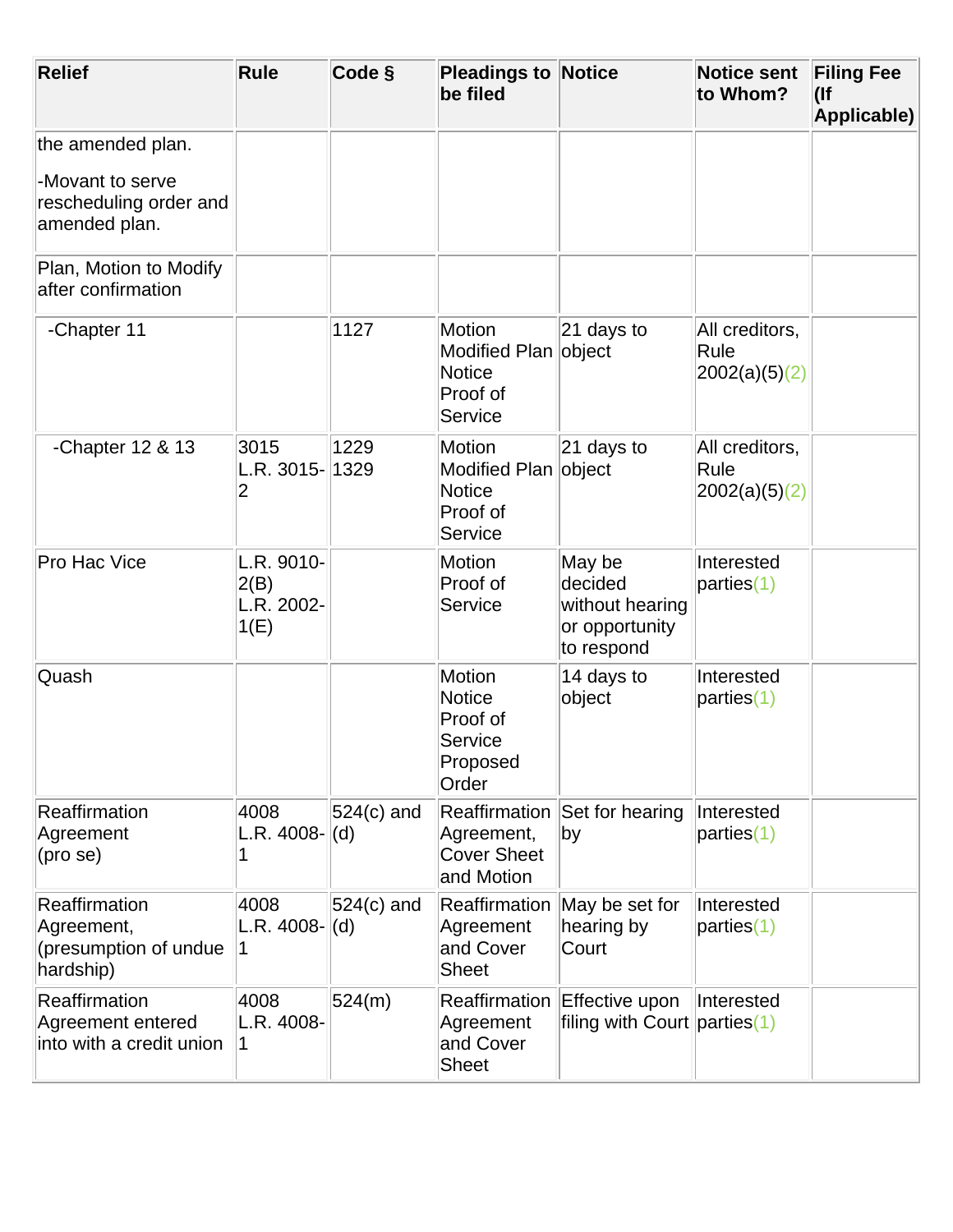| <b>Relief</b>                                                                                                                    | <b>Rule</b>                | Code §                   | <b>Pleadings to Notice</b><br>be filed                                      |                                                                      | <b>Notice sent</b><br>to Whom?                                                             | <b>Filing Fee</b><br>$($ lf<br>Applicable) |
|----------------------------------------------------------------------------------------------------------------------------------|----------------------------|--------------------------|-----------------------------------------------------------------------------|----------------------------------------------------------------------|--------------------------------------------------------------------------------------------|--------------------------------------------|
| Reaffirmation<br>Agreement (with<br>attorney representation<br>- no presumption)                                                 | 4008<br>L.R. 4008-<br>1    | 524(c)                   | Reaffirmation<br>Agreement<br>and Cover<br><b>Sheet</b>                     | Effective upon<br>filing with Court parties(1)                       | Interested                                                                                 |                                            |
| Reconsider                                                                                                                       | 9024                       |                          | <b>Motion</b><br><b>Notice</b><br>Proof of<br>Service                       | 14 days to<br>object                                                 | Interested<br>parties(1)                                                                   |                                            |
| Recover Money or<br>Property except under<br>$\S$ 543 § 554 and § 725<br>of the Code<br>(constitutes an<br>adversary proceeding) | 7001(1)                    | 542<br>544<br>547<br>548 | Complaint<br><b>Cover Sheet</b><br>(If case not<br>filed<br>electronically) |                                                                      |                                                                                            | \$350.00(3)                                |
| Redact                                                                                                                           | 9037<br>L.R. 2002-<br>1(E) |                          | <b>Motion</b><br>Proof of<br>Service                                        | May be<br>decided<br>without hearing<br>or opportunity<br>to respond | Interested<br>parties(1)                                                                   | \$25.00                                    |
| Redemption of<br>Property from Lien or<br>Sale                                                                                   | 6008                       | 722                      | <b>Motion</b><br><b>Notice</b><br>Proof of<br>Service<br>Proposed<br>Order  | 14 days to<br>object                                                 | Interested<br>parties(1)                                                                   |                                            |
| <b>Reduce Time</b>                                                                                                               | 9006<br>L.R. 2002-<br>1(E) |                          | <b>Motion</b><br>Proof of<br>Service<br>Proposed<br>Order                   | May be<br>decided<br>without hearing<br>or opportunity<br>to respond | Interested<br>parties(1)                                                                   |                                            |
| <b>Refund Filing Fee</b>                                                                                                         |                            |                          | <b>Motion</b><br><b>Notice</b><br>Proof of<br>Service<br>Proposed<br>Order  | 14 days to<br>object                                                 | Interested<br>parties(1)                                                                   |                                            |
| <b>Relief From Stay</b>                                                                                                          | 4001(a)<br>L.R. 4001-<br>2 | 362(d)                   | <b>Motion</b><br><b>Notice</b><br>Proof of<br>Service<br>Proposed<br>Order  | 14 days to<br>object                                                 | Interested<br>parties plus<br>the list of 20<br>largest<br>unsecured<br>creditors if<br>no | \$181.00                                   |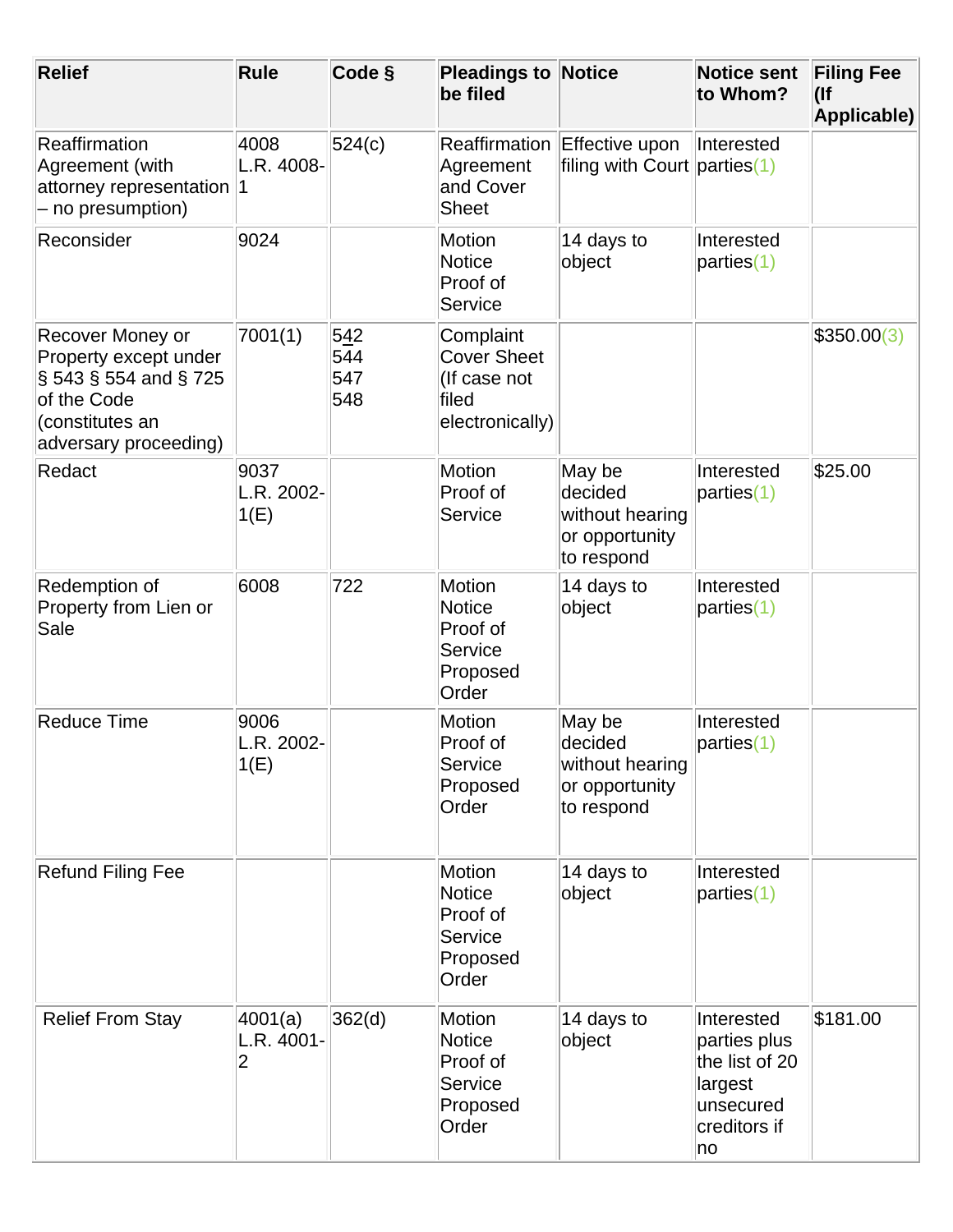| <b>Relief</b>                               | <b>Rule</b>                                              | Code §              | <b>Pleadings to Notice</b><br>be filed                               |                                                                      | <b>Notice sent</b><br>to Whom?                          | <b>Filing Fee</b><br>$($ lf<br>Applicable)                                                                  |
|---------------------------------------------|----------------------------------------------------------|---------------------|----------------------------------------------------------------------|----------------------------------------------------------------------|---------------------------------------------------------|-------------------------------------------------------------------------------------------------------------|
|                                             |                                                          |                     |                                                                      |                                                                      | committee<br>was<br>appointed,<br>Rule<br>4001(a)(1)(1) |                                                                                                             |
| <b>Relief from Co-Debtor</b><br><b>Stay</b> | 4001                                                     | 1201<br>1301<br>362 | Motion<br><b>Notice</b><br>Proof of<br>Service<br>Proposed<br>Order  | 14 days to<br>object                                                 | Co-Debtor,<br>Interested<br>parties(1)                  |                                                                                                             |
| Removal, Debtor as<br>Debtor In Possession  | 2015(b)                                                  | 1204                | <b>Motion</b><br>Notice<br>Proof of<br>Service                       | 14 days to<br>object                                                 | Interested<br>parties(1)                                |                                                                                                             |
| Removal<br>(adversary<br>proceeding)        | 7001(10)<br>9027                                         | Title 28,<br>§ 1452 | Complaint<br>Cover sheet<br>(If case not<br>filed<br>electronically) |                                                                      |                                                         | \$350.00(3)                                                                                                 |
| Reopen Case                                 | 5010<br>4007(b)<br>L.R. 2002-<br>1(E)<br>L.R. 5010-<br>1 | 350(b)              | <b>Motion</b><br>Proof of<br>Service                                 | May be<br>decided<br>without hearing<br>or opportunity<br>to respond | Interested<br>parties(1)                                | Chapter 7 -<br>\$260.00<br>Chapter 11<br>$-$ \$1167.00<br>Chapter 13<br>\$235.00<br>Chapter 12-<br>\$200.00 |
| Retiree Benefits,<br>Reinstatement of       |                                                          | 1114                | <b>Motion</b><br><b>Notice</b><br>Proof of<br>Service                | 14 days to<br>object                                                 | Interested<br>parties(1)                                |                                                                                                             |
| Sell                                        | 6004                                                     | 363                 | Motion<br><b>Notice</b><br>Proof of<br>Service<br>Proposed<br>Order  | 21 days to<br>object                                                 | All creditors,<br>Rule<br>2002(a)(2)(2)                 |                                                                                                             |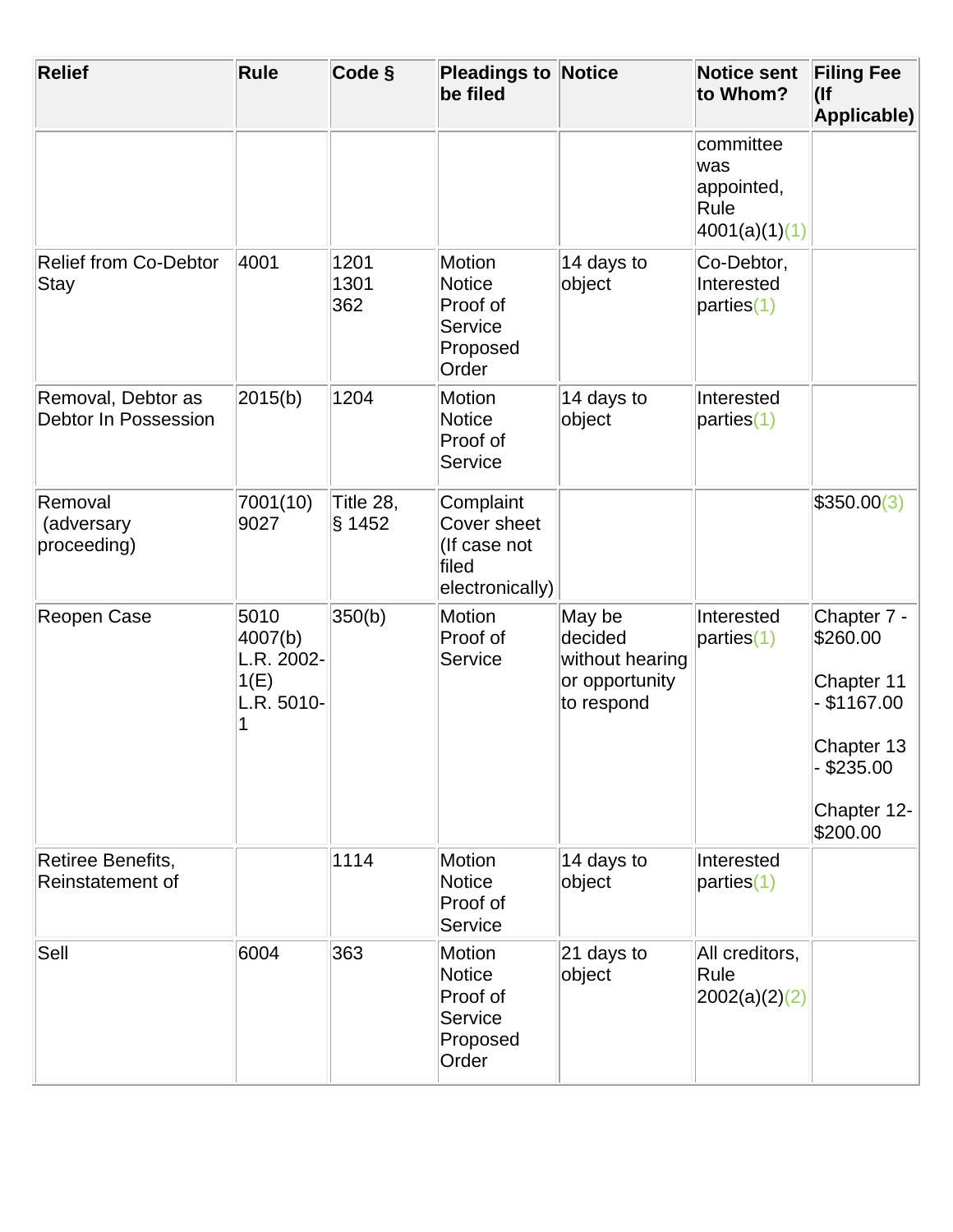| <b>Relief</b>                                                                                                                                                                   | Rule                                  | Code §                 | <b>Pleadings to Notice</b><br>be filed                                                                                |                                                                        | <b>Notice sent</b><br>to Whom?          | <b>Filing Fee</b><br>$($ lf<br>Applicable) |
|---------------------------------------------------------------------------------------------------------------------------------------------------------------------------------|---------------------------------------|------------------------|-----------------------------------------------------------------------------------------------------------------------|------------------------------------------------------------------------|-----------------------------------------|--------------------------------------------|
| Sell Property of the<br><b>Estate Free and Clear</b><br>of Liens                                                                                                                | 6004(c)                               | 363(f)                 | <b>Motion</b><br><b>Notice</b><br>Proof of<br>Service<br>Proposed<br>Order                                            | 21 days to<br>object                                                   | All creditors,<br>Rule<br>2002(a)(2)(2) | \$181.00                                   |
| <b>Sanctions</b>                                                                                                                                                                | 7037                                  | Title 28, $\S$<br>1927 | Motion<br><b>Notice</b><br>Proof of<br>Service<br>Proposed<br>Order                                                   | 14 days to<br>object                                                   | Interested<br>parties(1)                |                                            |
| Schedules, Amending<br>to add creditors, omit<br>creditors, change<br>amount of debt or<br>classification of debt.<br>If the case is closed, it<br>will need to be<br>reopened. | 1009<br>L.R. 1009-                    |                        | Amended<br><b>Schedule</b><br>Amendment<br><b>Cover Sheet</b><br>Notice to<br>Creditor<br>Form<br>Proof of<br>Service | See L.R.<br>1009-1 and<br><b>Local Form</b><br>(Notice to<br>Creditor) | Interested<br>parties(1)                | \$31.00                                    |
| Schedules, Amending<br>to change an address<br>of a listed creditor or<br>add a name and<br>address of an attorney<br>for a creditor already<br>listed.                         | 1009<br>L.R. 1009-                    |                        | Amended<br><b>Schedule</b><br>Amendment<br><b>Cover Sheet</b>                                                         |                                                                        | Interested<br>parties(1)                | No fee<br>required                         |
| <b>Seal Documents</b>                                                                                                                                                           | L.R. 5005-<br>3<br>L.R. 2002-<br>1(E) |                        | Motion<br>Proof of<br>Service<br>Proposed<br>Order                                                                    | May be<br>decided<br>without hearing<br>or opportunity<br>to respond   | Interested<br>parties(1)                |                                            |
| <b>Stay Pending Appeal</b>                                                                                                                                                      | 8007                                  |                        | <b>Motion</b><br><b>Notice</b><br>Proof of<br>Service<br>Proposed<br>Order                                            | 14 days to<br>object                                                   | Interested<br>parties(1)                |                                            |
| <b>Strike</b>                                                                                                                                                                   |                                       |                        | Motion<br><b>Notice</b><br>Proof of<br>Service                                                                        | 14 days to<br>object                                                   | Interested<br>parties(1)                |                                            |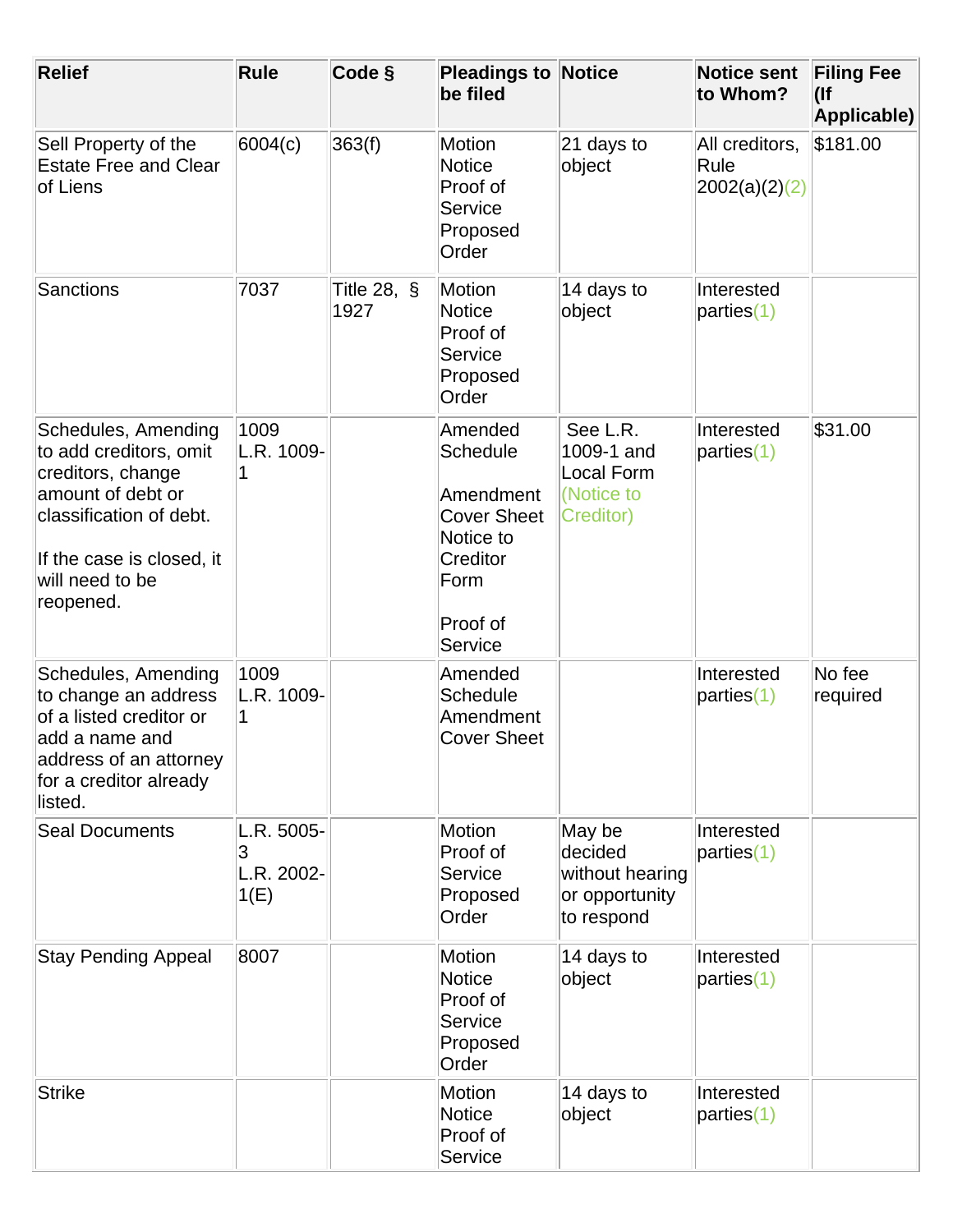| <b>Relief</b>                                                                                                                                                   | <b>Rule</b>           | Code §                 | <b>Pleadings to Notice</b><br>be filed                                                  |                        | <b>Notice sent</b><br>to Whom? | <b>Filing Fee</b><br>$($ lf<br>Applicable) |
|-----------------------------------------------------------------------------------------------------------------------------------------------------------------|-----------------------|------------------------|-----------------------------------------------------------------------------------------|------------------------|--------------------------------|--------------------------------------------|
| <b>Substitution of Attorney</b><br>(different law firms)                                                                                                        | L.R.<br>$9010 - 2(C)$ |                        | <b>Motion</b><br>Notice of<br><b>Motion</b><br>Proof of<br>Service<br>Proposed<br>Order | 14 days to<br>object   | Interested<br>parties(1)       |                                            |
| Substitution of Attorney L.R. 9010-<br>(same law firm)                                                                                                          | 2(C)                  |                        | Notice of<br>Substitution<br>(signed by<br>both<br>attorneys                            |                        | Interested<br>parties(1)       |                                            |
| <b>Summary Judgment</b>                                                                                                                                         | 7056<br>L.R. 7007-    |                        | <b>Motion</b><br><b>Notice</b><br>Proof of<br>Service                                   | $21$ days to<br>object | Interested<br>parties(1)       |                                            |
| <b>Transfer Case</b>                                                                                                                                            | 1014                  | Title 2,<br>§1412      | <b>Motion</b><br><b>Notice</b><br>Proof of<br>Service                                   | 14 days to<br>object   | All<br>creditors(2)            |                                            |
| <b>Trustee, Final Report</b><br>in Chapter 7 case with<br>net proceeds in excess<br>of \$1,500                                                                  | 2002(f)(8)            | 704(a)(9)              | <b>Final Report</b><br><b>Notice</b><br>Proof of<br>Service                             | 21 days to<br>object   | All<br>creditors(2)            |                                            |
| Trustee,<br>Appoint in a Chapter<br>11                                                                                                                          | 2007.1                | 1104                   | Motion<br><b>Notice</b><br>Proof of<br>Service<br>Proposed<br>Order                     | 14 days to<br>object   | Interested<br>parties(1)       |                                            |
| Turnover estate<br>property in debtor's<br>possession (to recover<br>estate property in third<br>party's possession, an<br>adversary proceeding<br>is required) | 7001                  | 543                    | <b>Motion</b><br><b>Notice</b><br>Proof of<br>Service<br>Proposed<br>Order              | 14 days to<br>object   | Interested<br>parties(1)       |                                            |
| <b>Value of Personal</b><br>Property, Determine<br>Consequential (By<br>Trustee Only)                                                                           |                       | 362(h)(2)<br>521(a)(2) | <b>Motion</b><br><b>Notice</b><br>Proof of<br>Service                                   | 14 days to<br>object   | Interested<br>parties(1)       |                                            |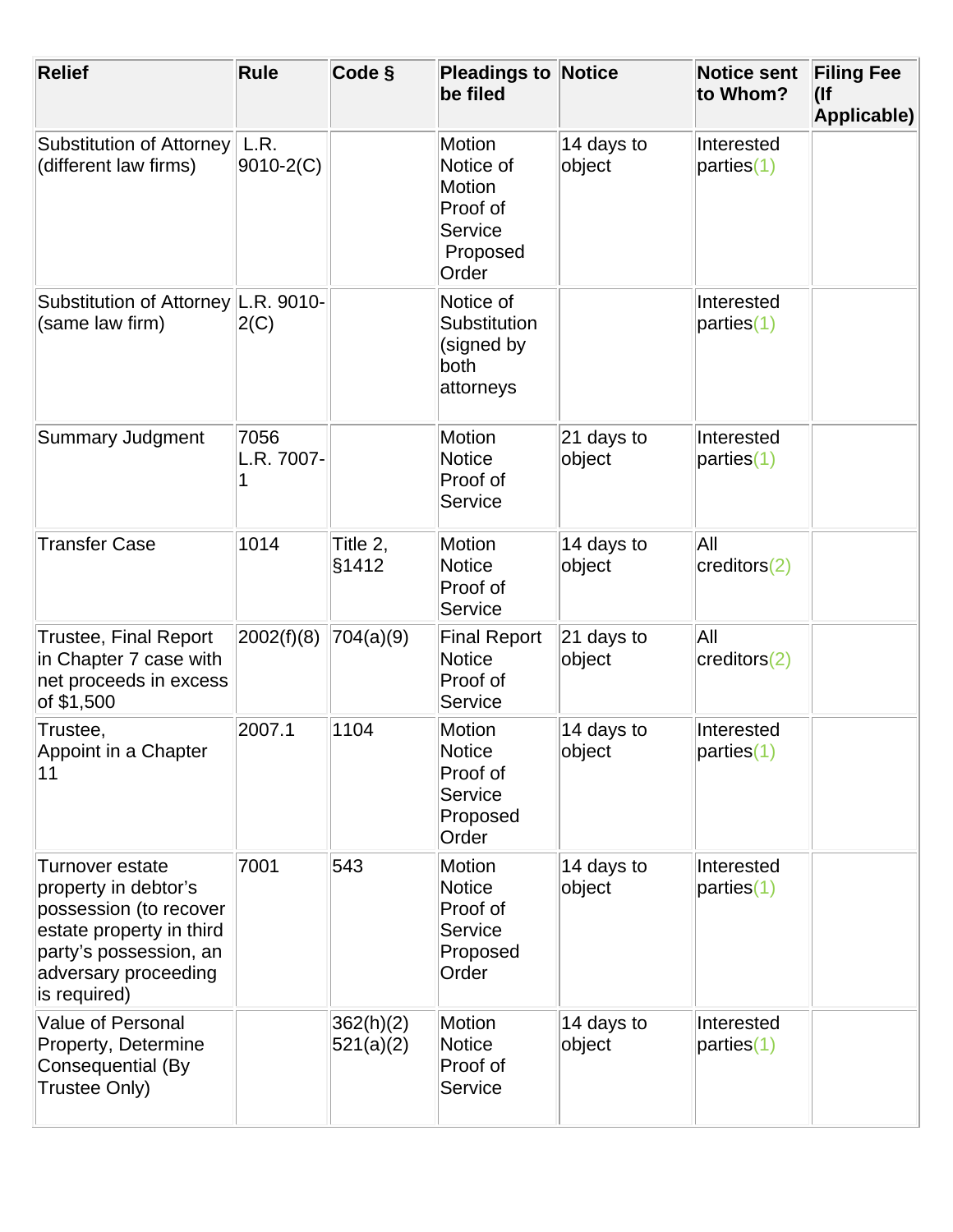| <b>Relief</b>              | Rule                | Code §                   | <b>Pleadings to Notice</b><br>be filed                                     |                          | <b>Notice sent</b><br>to Whom? | <b>Filing Fee</b><br>$($ lf<br>Applicable) |
|----------------------------|---------------------|--------------------------|----------------------------------------------------------------------------|--------------------------|--------------------------------|--------------------------------------------|
| Valuation                  | 3012                | 506(a)                   | <b>Motion</b><br>Proof of<br>Service<br>Proposed<br>Order                  | Scheduled for<br>Hearing | Interested<br>parties(1)       |                                            |
| Venue, Change              | 1014                | Title 28, $\S$<br>1412   | Motion<br><b>Notice</b><br>Proof of<br>Service<br>Proposed<br>Order        | 14 days to<br>object     | All<br>$ {\rm creditors}(2) $  |                                            |
| Withdraw as Attorney       | L.R. 9010-<br> 2(C) |                          | <b>Motion</b><br><b>Notice</b><br>Proof of<br>Service<br>Proposed<br>Order | 14 days to<br>object     | Interested<br>parties(1)       |                                            |
| Withdrawal of<br>Reference |                     | Title 28, $\S$<br>157(d) | Motion<br><b>Notice</b><br>Proof of<br><b>Service</b><br>Proposed<br>Order | 14 days to<br>object     | Interested<br>parties(1)       | \$181.00                                   |

These guidelines are for reference purposes only and should not be relied upon instead of the Bankruptcy Code and/or Bankruptcy Rules. Parties are advised that they should consult the applicable Code sections and/or Rules. Proof of Service necessary where noted if parties served are not electronic filing users.

1. "Interested parties" in a main case bankruptcy means: The debtor and debtor's attorney, trustee, United States Trustee, creditors' committee, any party or attorney who may be directly involved with the proceeding and anyone else you deem necessary should receive notice.

"Interested parties" in an adversary proceeding means: The plaintiff and/or their attorney, the defendant and/or their attorney, United States Trustee, any party or attorney who may be directly involved with the proceeding and anyone else you deem necessary should receive notice.

2. "All Creditors" means: Everyone on the mailing matrix, interested parties, plus any other attorney or party who is not listed but might be an interested party.

3. If the United States, other than a United States Trustee acting as a trustee in a case under title 11, or a debtor is the plaintiff, no fee is required. If a trustee or debtor in possession is the plaintiff, the fee should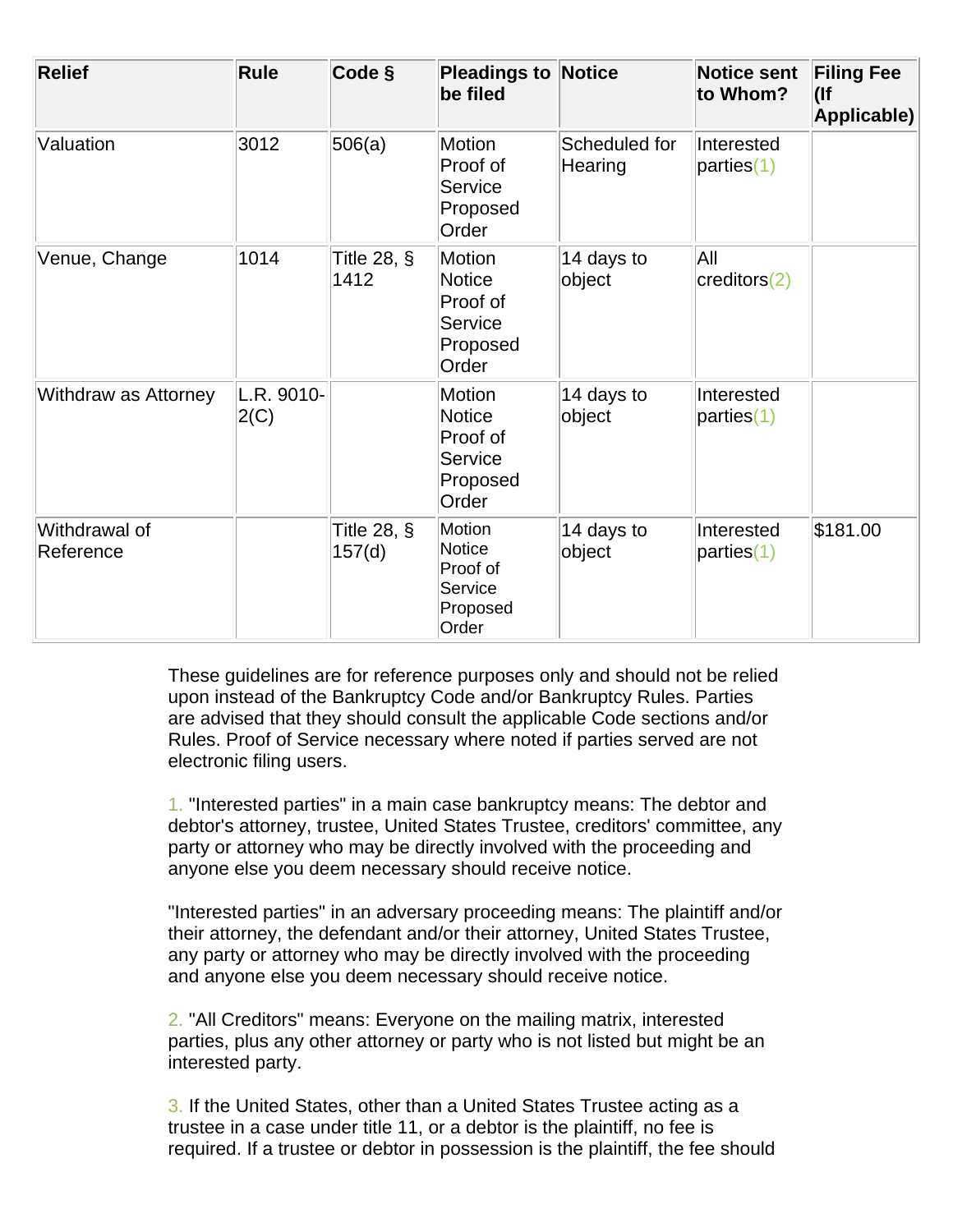be payable only from the estate and to the extent there is any estate realized. If a child support creditor or its representative is the plaintiff, and if such plaintiff files the form required by § 304(g) of the Bankruptcy Reform Act of 1994, no fee is required.

4. At least 28 days before the confirmation hearing, the following items must be served on all creditors: order approving disclosure statement, notice of confirmation hearing, approved disclosure statement, plan and ballot. These materials will not be mailed by the clerk's office.

| <b>NOTE</b>                                                                                                                                                                                                                                                                                                                                                                                                     |
|-----------------------------------------------------------------------------------------------------------------------------------------------------------------------------------------------------------------------------------------------------------------------------------------------------------------------------------------------------------------------------------------------------------------|
| Revised Amended Chapter 13 Plan, pre-confirmation.                                                                                                                                                                                                                                                                                                                                                              |
| Revised to add Application to Defer Fee.                                                                                                                                                                                                                                                                                                                                                                        |
| Revised to include "Proposed Order" on various requested relief types.                                                                                                                                                                                                                                                                                                                                          |
| Revised to remove "Proposed Order" from "Abandonment, by Trustee or Debtor in<br>Possession" as it was added inadvertently on 03/24/2014.                                                                                                                                                                                                                                                                       |
| Revised instructions on Amended Chapter 13 Plan, pre-confirmation.                                                                                                                                                                                                                                                                                                                                              |
| Revised Motion to Dismiss Chapter 13 service requirements.                                                                                                                                                                                                                                                                                                                                                      |
| Revised to add Motion to Redact including \$25.00 filing fee. Motion to Redact replaces<br>Motion to Strike to Redact Personal Identifiers. Revised to remove Application to Defer Fee.<br>Revised to add Motion for Attorney Fees.                                                                                                                                                                             |
| Revised to clarify conversion and dismissals.                                                                                                                                                                                                                                                                                                                                                                   |
| Revised instructions on Amended Chapter 13 Plan, pre-confirmation.                                                                                                                                                                                                                                                                                                                                              |
| Revised to delete debtor conversion from Chapter 12 to Chapter 13(no specific rule or code<br>provision exists). Removed Motion to Strike to Redact Personal Identifiers (this was<br>previously replaced by Motion to Redact, however, this entry remained on the list with a strike<br>through for six months to assist users). Revised to correct appeal rule numbers per rule<br>changes December 14, 2014. |
| Revised Trustee's Final Report to reflect 21 day notice period. Previous 28 day notice period<br>was outdated practice to allow for additional service by mail.                                                                                                                                                                                                                                                 |
| Revised to update fee schedule changes. Revised to include Motion to Sell Property of the<br>Estate Free and Clear of Liens under 11 U.S.C. § 363(f).                                                                                                                                                                                                                                                           |
| Per changes to FRBP effective 12/1/2017:                                                                                                                                                                                                                                                                                                                                                                        |
| FRBP 1006(b) - Revised Application to Pay Filing Fee in Installments to request, not require,<br>a minimum first payment of \$100.00;                                                                                                                                                                                                                                                                           |
| FRBP 3007(a)(1) - Revised Objection to Claim to allow for 21 day response period. Court will<br>prepare Notice of Hearing with opportunity to respond. If no response is filed, the hearing will<br>be cancelled;                                                                                                                                                                                               |
| FRBP 3015.1 – Revised Chapter 13 Plan section to include use of mandatory local form; and<br>FRBP 5009(d) - Added Motion to Declare Claim Satisfied and Lien Released.                                                                                                                                                                                                                                          |
|                                                                                                                                                                                                                                                                                                                                                                                                                 |

## **Revision Notes**